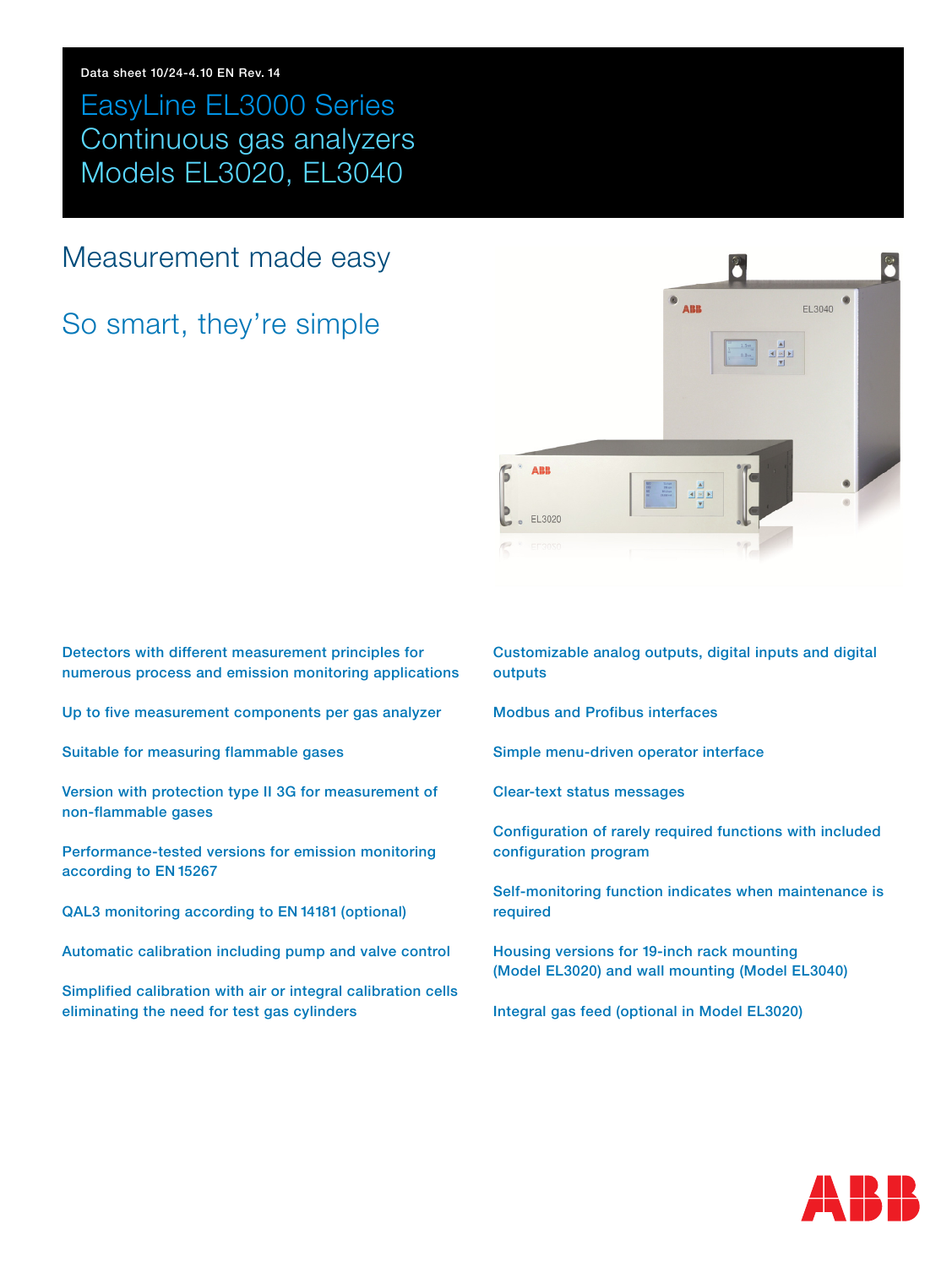# Measuring technology (analyzers)

The following analyzers are available for selection:

- Uras26 infrared photometer for the measurement of infrared-active gas components e.g. CO, NO, SO2
- Limas23 ultraviolet photometer for the measurement of NO, NO<sub>2</sub> and SO<sub>2</sub>
- Magnos206 oxygen analyzer for the measurement of  $O<sub>2</sub>$  in process gas or in  $N<sub>2</sub>$
- Magnos27 oxygen analyzer for the measurement of  $O<sub>2</sub>$  in flue gas or in  $N<sub>2</sub>$
- ZO23 trace oxygen analyzer for the measurement of  $O_2$  in pure gases  $(N_2, CO_2, Ar)$
- Caldos27 thermal conductivity analyzer for the measurement of binary gas mixtures with different thermal conductivity e.g. Ar in  $O_2$ ,  $H_2$  in Ar, CH<sub>4</sub> in  $N_2$
- Fidas24 flame-ionization detector for the measurement of hydrocarbons
- $\bullet$  Electrochemical oxygen sensor for the measurement of  $O<sub>2</sub>$

Magnos206 can also be used in combination with Uras26 or Limas23.

Magnos27 and Caldos27 can also be used in combination with Uras26.

Fidas24 and ZO23 cannot be used in combination with one of the other analyzers.

The electrochemical oxygen sensor can only be used in combination with Uras26 or Limas23. Two electrochemical oxygen sensors can be used in combination with Uras26 with separate gas paths (only in model EL3020).

Each analyzer has one physical measurement range per sample component. A section of the physical measurement range can be mapped to the current output (analog output) by on-site configuration.

Calibration is always executed in the physical measurement range. The permissible measurement range limits are given by the specification of the smallest and largest measurement ranges for the individual analyzers.

A total of up to five measurement components can be measured with one gas analyzer.

# Calibration

Calibration can be performed automatically or manually or externally controlled via the Modbus.

Automatic calibration – for all sample components together – is normally started on a cyclically time-controlled basis; it can also be started by an external control signal or via the Modbus as well as manually on the display and operator control unit of the gas analyzer.

Normally, simplified calibration methods with the built-in calibration cells or the so-called single-point calibration are used for automatic calibration. If calibration with test gases is required the control of solenoid valves for switching on five test gases, zero gas and sample gas via digital outputs can be configured.

# Concept of operation

The functions required in normal operation are operated and configured directly on the gas analyzer.

The functions which are only seldom required, e.g. during start-up, are configured offline using the configuration software ECT ("EasyLine Configuration Tool" on the enclosed DVD-ROM) and then loaded into the gas analyzer.

# QAL3 monitoring

QAL3 monitoring is available as an option in the gas analyzer. It is used to fulfill the requirements according to EN 14181 for storage and analysis of device adjustment data. The QAL3 monitoring option features the following functions:

- Automatic acquisition, verification and documentation of drift and precision at zero and reference points
- Reporting via CUSUM and Shewhart control charts
- QAL3 data storage in the gas analyzer (maximum 1 year)
- QAL3 data display and read-out as well as parameter setting via web browser
- Status messages on deviations beyond requirements
- Data export for further processing with spreadsheet programs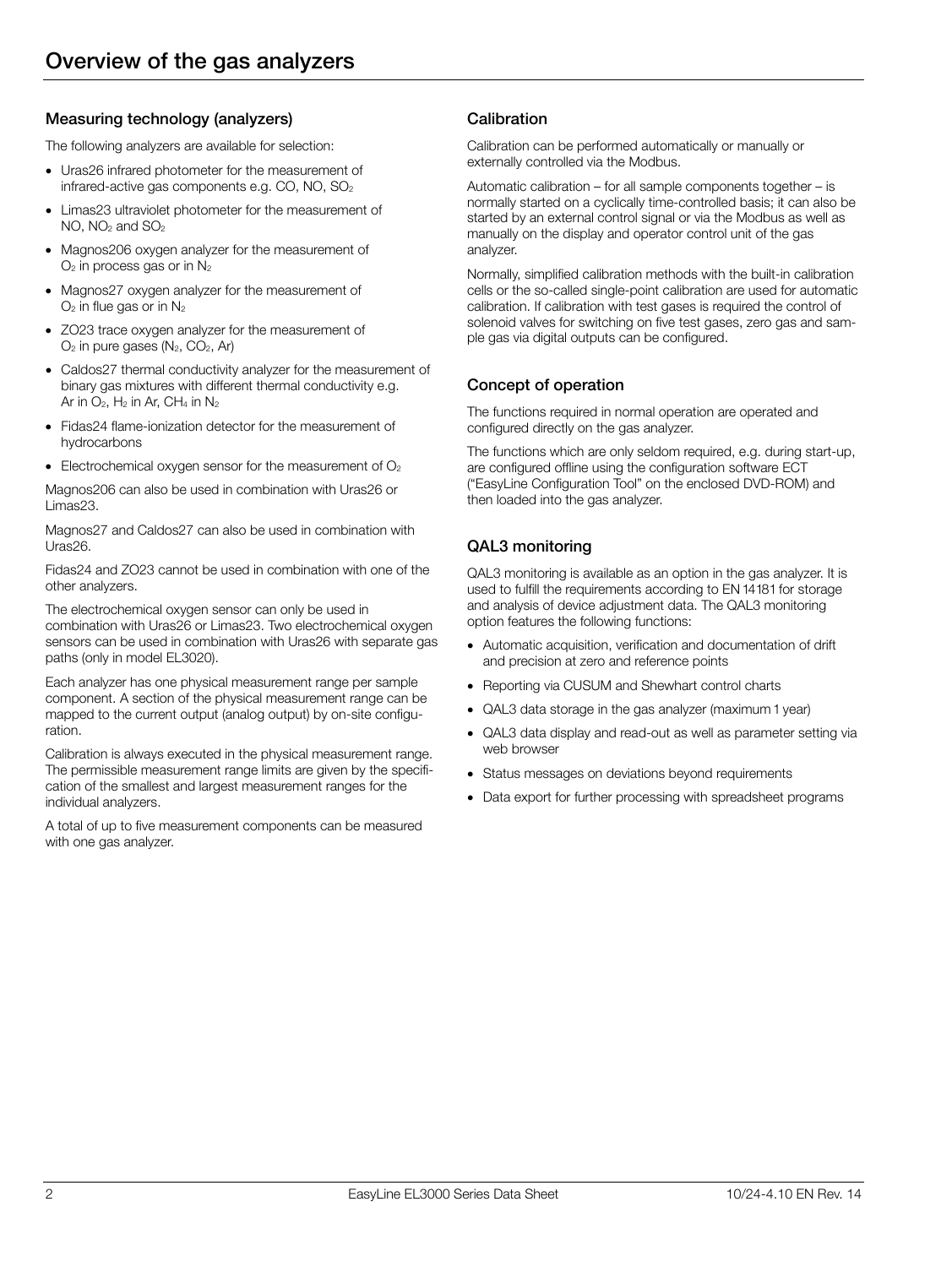### Electrical interfaces

The electrical interfaces for the output of measured values and communication with external systems include

- The integrated Ethernet-10/100BASE-T interface for
	- gas analyzer configuration with configuration software ECT – QAL3 data transfer if the QAL3 monitoring option is integrated
	- in the gas analyzer – data transmission with Modbus TCP/IP protocol (measured
	- values, status signals and control signals)

as well as the integrated I/O modules depending on the functional range and order

- 2-way and 4-way analog output modules with two or four analog outputs,
- Digital I/O module with four digital inputs and four digital outputs,
- Modbus module with one RS485 and one RS232 interface (also according to VDI 4201 Part 3),
- Profibus module with one RS485 and one MBP interface (also according to VDI 4201 Part 2).

### Integral gas feed

The integral gas feed (optional in model EL3020) is available in two versions. It includes

- either the solenoid valve, pump, coarse filter, capillary tube and flow sensor modules
- or a flow sensor module.

# Housing design

The housing for the EL3020 gas analyzer model is designed as 19-inch housing with 3 height units (4 height units with Magnos27) and degree of protection IP20 (IP40 with version for emission monitoring).

The housing for the EL3040 gas analyzer model is designed as wall-mount housing with degree of protection IP65.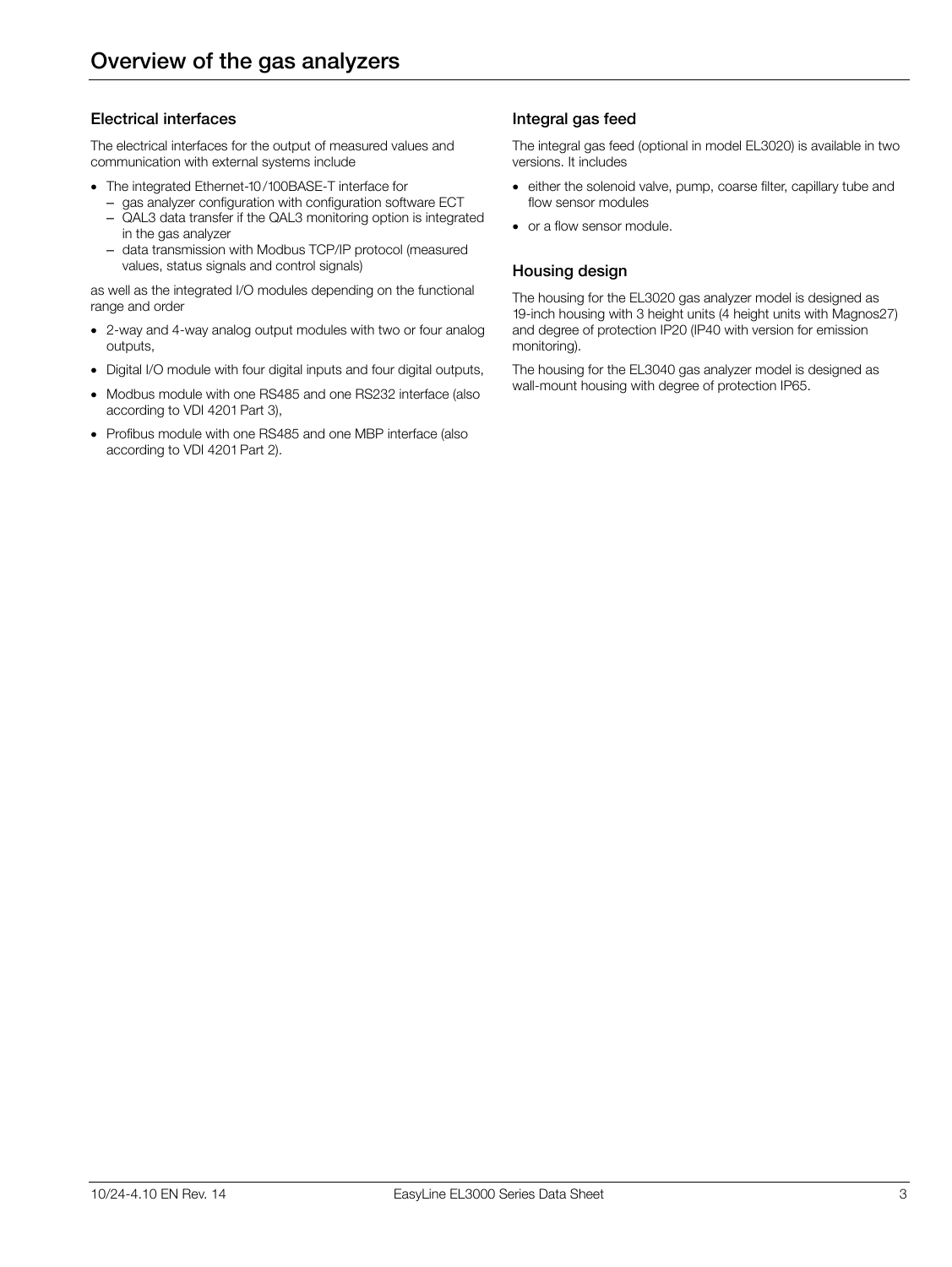Non-dispersive infrared absorption

Photometer with 1 or 2 beam paths (gas paths) to measure up to 4 components

### Sample components and measurement ranges

#### Sample components and smallest measurement ranges

| Sample component | Smallest measurement range |
|------------------|----------------------------|
| CO               | $0 - 100$ ppm              |
| CO <sub>2</sub>  | $0-100$ ppm                |
| <b>NO</b>        | 0-150 ppm                  |
| SO <sub>2</sub>  | $0-100$ ppm                |
| $N2$ O           | $0 - 100$ ppm              |
| CH <sub>4</sub>  | 0-100 ppm                  |
|                  |                            |

#### Measurement range quantity

2 measurement ranges

#### Measurement range limits

| Smallest measurement range | Largest measurement range |
|----------------------------|---------------------------|
| 0-100 ppm (NO: 0-150 ppm)  | 0-500 ppm (NO: 0-750 ppm) |
| 0-200 ppm                  | 0-1000 ppm                |
| 0-600 ppm                  | 0-3000 ppm                |
| 0-2000 ppm                 | 0-10000 ppm               |
| 0-0.6 vol.%                | $0 - 3$ vol.%             |
| $0 - 2$ vol.%              | 0-10 vol.%                |
| 0-6 vol.%                  | 0-30 vol.%                |
| 0-20 vol.%                 | $0 - 100$ vol.%           |

An individual measurement range within the limits shown in the table can be factory-set on special order.

Measurement ranges are freely adjustable within the limits shown in the table.

Measurement ranges should not be set within ignition limits.

#### Version for use in air separation units

Only for binary gas mixtures consisting of the sample component in Ar,  $N_2$  or  $O_2$ 

| Sample component | Smallest/Largest measurement range |
|------------------|------------------------------------|
| CO               | 0-10 ppm / 0-50 ppm                |
| CO <sub>2</sub>  | $0-5$ ppm $/0-25$ ppm              |
| N <sub>2</sub> O | $0-10$ ppm $/0-50$ ppm             |
| CH <sub>4</sub>  | $0 - 20$ ppm / $0 - 100$ ppm       |

Other than the data valid for the standard version the following data apply for this version (in % of the smallest measurement range shown in the table): Zero drift:  $\leq 1.5$  % per day Sensitivity drift:  $\leq 1\%$  per week

Output fluctuation  $(2 \sigma): \leq 0.5 \%$  at T90 = 15 s Temperature effect:  $\leq$  2% per 10 °C

# **Stability**

The following data apply only if all influence factors (e.g. flow rate, temperature, atmospheric pressure) are constant. They relate to the smallest measurement range.

Linearity deviation

- $\leq$  1% of span
- **Repeatability**

 $\leq 0.5\%$  of span

#### Zero drift

 $\leq$  1% of span per week

#### Sensitivity drift

 $\leq$  1% of measured value per week

- Output fluctuation (2  $\sigma$ )
	- $\leq$  0.2 % of span at electronic T90 time (static/dynamic)  $= 5/0$  sec

Detection limit  $(4 \sigma)$ 

 $\leq$  0.4 % of span at electronic T90 time (static/dynamic)  $= 5/0$  sec

# Influence effects

#### Flow effect

Flow rate in the 20–100 l/h range: within detection limits

Associated gas effect/cross sensitivity

The knowledge of the sample gas composition is necessary for the analyzer configuration.

Selectivity measures to reduce associated gas effect (optional): Incorporation of interference filters or filter cells, internal electronic cross-sensitivity correction for one sample component by other sample components measured with the gas analyzer.

Temperature effect

- Ambient temperature in permissible range
- At zero-point:  $\leq$  2% of span per 10 °C
- On sensitivity without thermostat:
- $\leq$  3 % of measured value per 10 °C
- On sensitivity with thermostat (optional):  $\leq$  2% of measured value per 10 °C Thermostat temperature =  $55^{\circ}$ C

Air pressure effect

- At zero-point: No effect
- On sensitivity with pressure correction by means of integral pressure sensor:  $\leq$  0.2 % of measured value per 1% barometric pressure change

The pressure sensor is located in the sample gas path if hoses are used as the internal gas lines.

If stainless-steel tubing is used for internal gas lines the pressure sensor is routed to the outside via a hose.

#### Power supply effect

Voltage and frequency in the permissible range: No effect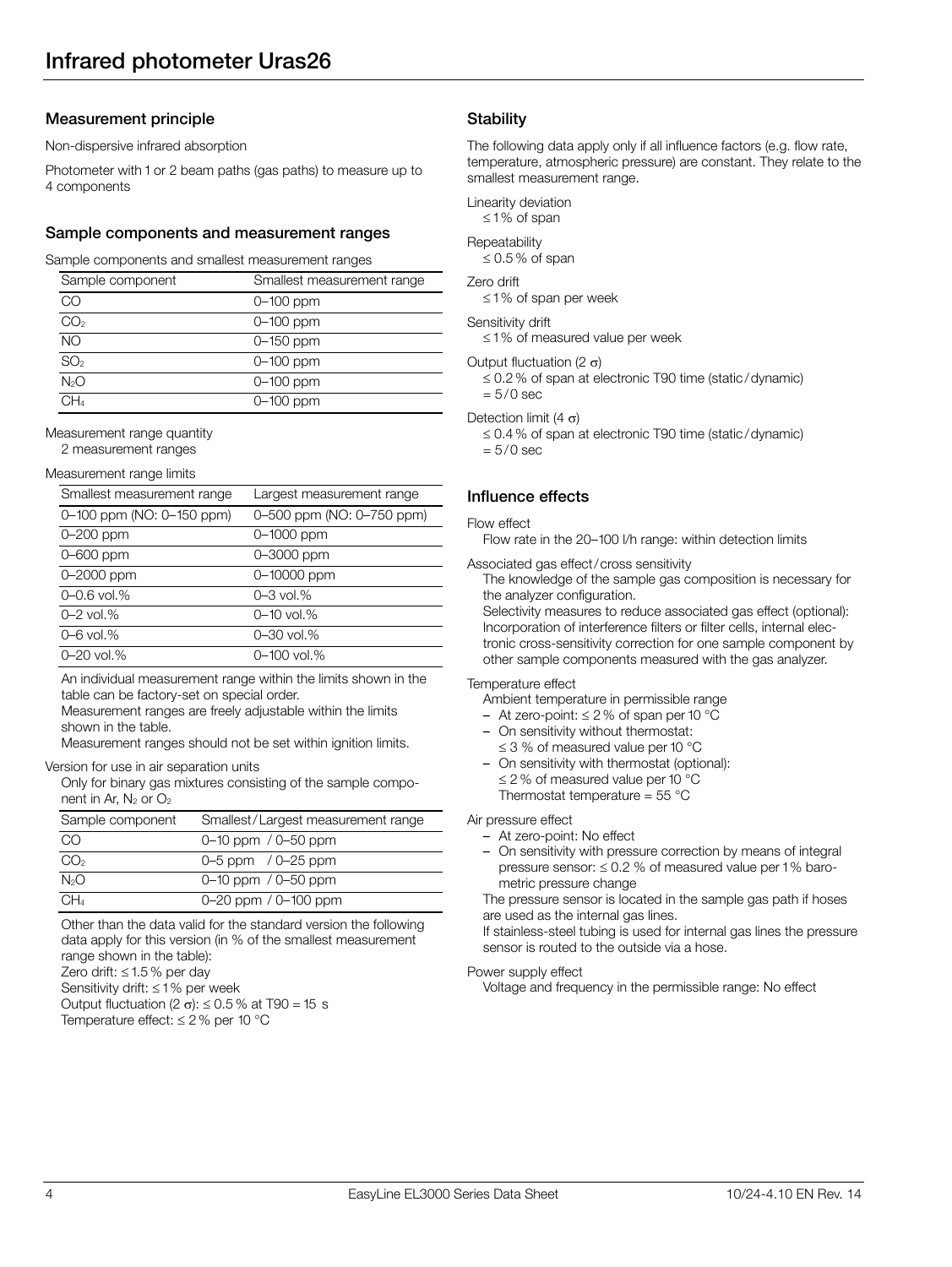# Dynamic response

#### Warm-up time

Approx. 30 minutes without thermostat; approx. 2 hours with thermostat

90% response time

 $T_{90} \le 2.5$  sec for sample gas flow = 60 l/h and electronic T90 time (static/dynamic) = 5/0 sec

# Calibration

Zero-point calibration

With inert gas, e.g. nitrogen, or with ambient air that is free of the sample component.

End-point calibration

With gas-filled calibration cells (optional) or with test gas mixtures. It is recommended to verify the calibration cell set values once a year.

### Materials in contact with the sample medium

Analyzer (sample cells)

Tubing: aluminum; windows: CaF<sub>2</sub> or BaF<sub>2</sub>; connectors: stainless steel 1.4305 (SAE 303)

Gas lines and connectors

Gas lines: FPM hoses or PTFE tubes; connectors: stainless steel 1.4305 (SAE 303); solenoid valve (option in model EL3020): PVDF. When flammable components are present in the sample gas: Gas lines: stainless steel tubes 1.4571 (SAE 316Ti); connectors: stainless steel 1.4305 (SAE 303).

### Gas connections

See page 25 and page 26

### Sample gas inlet conditions

The analyzer must not be used for measurement of ignitable gas/air or gas/oxygen mixtures.

#### **Temperature**

The sample gas dew point should be at least 5 °C below the temperature throughout the sample gas path. Otherwise a sample gas cooler or condensate trap is required.

Pressure

The analyzer is operated under atmospheric pressure; the sample gas outlet is open to atmosphere. Internal pressure drop < 5 hPa with standard flow rate 60 l/h. Permissible absolute pressure range: 800–1250 hPa. Operation under lower absolute pressure (e.g. at altitudes above 2000 m) on request. Overpressure in the sample cell max. 500 hPa.

Flow rate

20–100 l/h

Corrosive gases

Highly corrosive associated gas components, e.g. chlorine (Cl<sub>2</sub>) and hydrogen chloride (HCl), as well as gases or aerosols containing chlorine must be cooled or undergo prior absorption.

#### Flammable gases

In the version with gas lines and connectors made of stainless steel the analyzer is suitable for measuring flammable gases in general purpose environment (see page 20).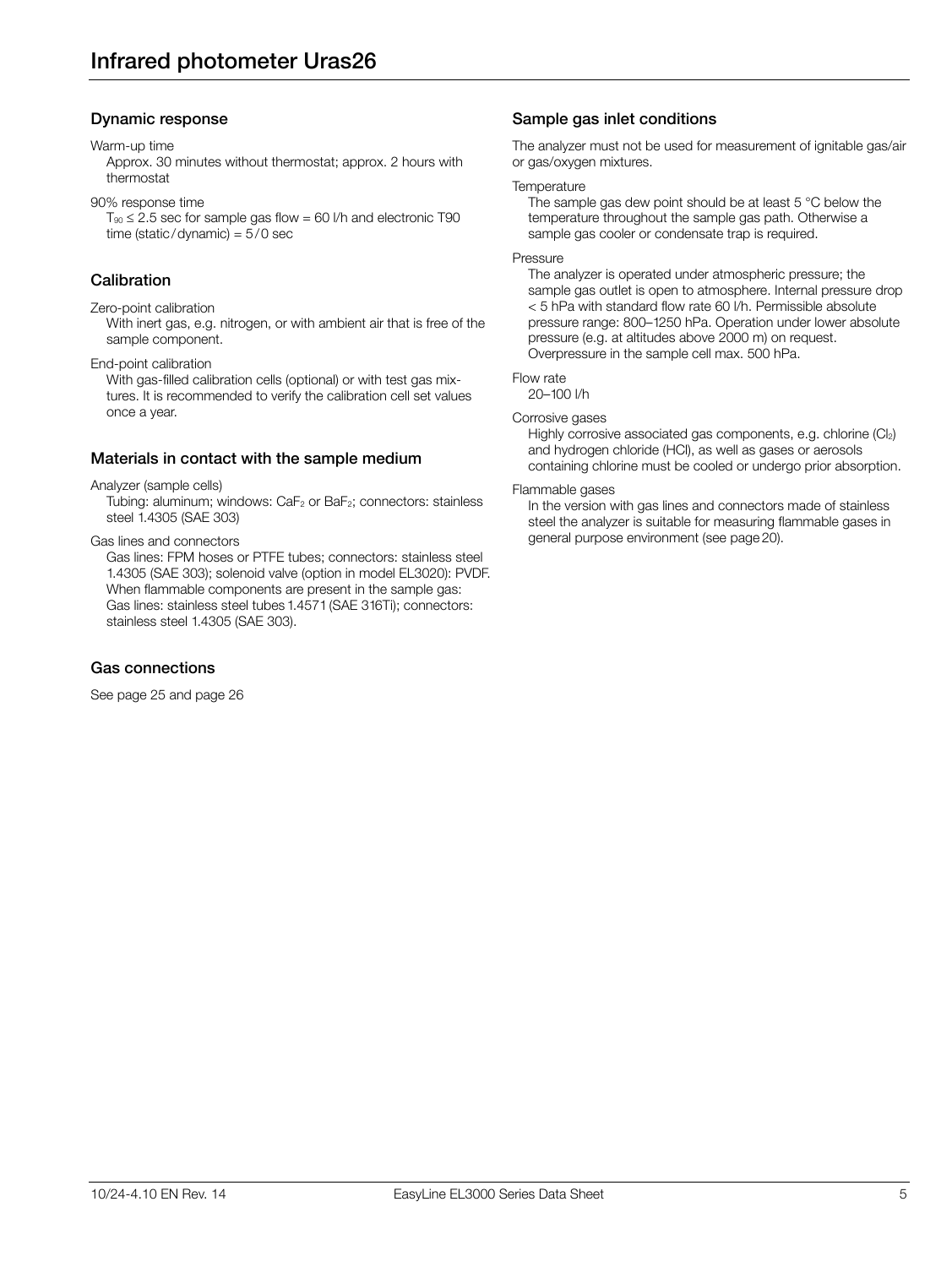UV-RAS (UV Resonance Absorption Spectroscopy) method for sample component NO,

NDUV (Non-Dispersive UV Absorption Spectroscopy) method for sample components NO<sub>2</sub> and SO<sub>2</sub>

Photometer to measure up to 3 components

### Sample components and measurement ranges

Sample components and measurement ranges

| Sample component | Smallest/Largest measurement range |
|------------------|------------------------------------|
| NO.              | 0-50 ppm / 0-5000 ppm              |
| NO <sub>2</sub>  | $0 - 50$ ppm $/ 0 - 500$ ppm       |
| SO <sub>2</sub>  | 0-100 ppm / 0-5 vol.%              |

The NOx measurement value can be evaluated as the sum of the NO and NO2 measurement values and output at an analog output. The NOx measurement range results from the sum of the NO and NO<sub>2</sub> measurement ranges.

NO processed through a converter can be indicated as sample component "NOx" on the display (factory-set).

For indication of the NOx measurement value in mg/m<sup>3</sup>, the factor 1.53 is taken into account for conversion of NO to NOx (factory-set).

#### Measurement range quantity

2 measurement ranges

#### Measurement range limits

| Smallest measurement range | Largest measurement range |
|----------------------------|---------------------------|
| 0-50 ppm                   | 0-250 ppm                 |
| 0-100 ppm                  | 0-500 ppm                 |
| 0-200 ppm                  | 0-1000 ppm                |
| 0-400 ppm                  | 0-2000 ppm                |
| 0-1000 ppm                 | 0-5000 ppm                |
| 0-4000 ppm                 | 0-20000 ppm               |
| $0 - 1$ vol.%              | $0 - 5$ vol.%             |

An individual measurement range within the limits shown in the table can be factory-set on special order.

Measurement ranges are freely adjustable within the limits shown in the table.

# **Stability**

The following data apply only if all influence factors (e.g. flow rate, temperature, atmospheric pressure) are constant. They relate to the smallest measurement range.

Linearity deviation

 $\leq$  1% of span

#### **Repeatability**

 $\leq 0.5\%$  of span

Zero drift

- For NO:  $\leq$  2 % of span per week
- For  $NO<sub>2</sub>$  and  $SO<sub>2</sub>$ :  $\leq$  3 ppm per week for measurement ranges  $\leq$  100 ppm (daily automatic baseline check is recommended),  $\leq$  2.5 % of span per week for measurement ranges  $>$  100 ppm

Sensitivity drift

 $\leq$  1% of measured value per week

#### Output fluctuation  $(2 \sigma)$

 $\leq$  0.5 % of span at electronic T90 time = 20 sec

Detection limit (4  $\sigma$ )

 $\leq$  1% of span at electronic T90 time = 20 sec

# Influence effects

#### Flow effect

Flow rate in the 20–100 l/h range: within detection limits

Associated gas effect/cross sensitivity

The knowledge of the sample gas composition is necessary for the analyzer configuration.

Selectivity measures to reduce associated gas effect (optional): Internal adjustment or internal electronic cross-sensitivity correction for one sample component by other sample components measured with the gas analyzer.

#### Temperature effect

Ambient temperature in permissible range

- At zero-point:  $\leq 1\%$  of span per 10 °C
- On sensitivity:  $\leq 1.5$ % of measured value per 10 °C

### Air pressure effect

- At zero-point: No effect
- On sensitivity with pressure correction by means of integral pressure sensor:  $\leq 0.2$ % of measured value per 1% barometric pressure change

The pressure sensor is located in the sample gas path.

#### Power supply effect

Voltage and frequency in the permissible range: No effect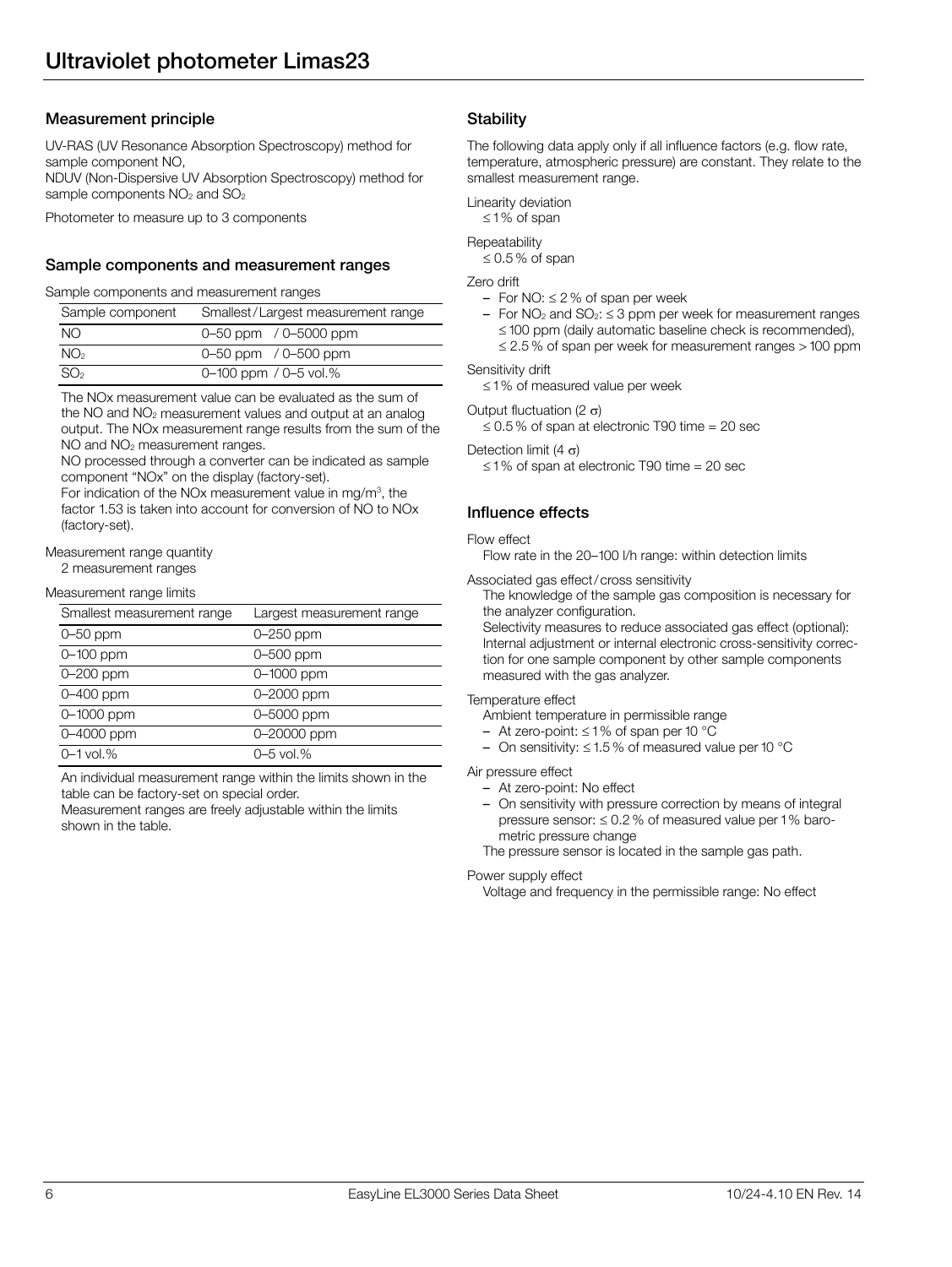# Dynamic response

Warm-up time Approx. 2 hours

#### 90% response time

 $T_{90} \leq 3$  sec for sample gas flow = 60 l/h and electronic T90 time  $= 0$  sec

### Calibration

#### Zero-point calibration

With inert gas, e.g. nitrogen, or with ambient air that is free of the sample component.

End-point calibration

With gas-filled calibration cells (optional) or with test gases (for each sample component). It is recommended to verify the calibration cell set values once a year.

### Materials in contact with the sample medium

Analyzer (sample cell)

Tubing: aluminum; windows: CaF2; connectors: stainless steel 1.4305 (SAE 303). Option: Tubing, windows and connectors made of quartz glass.

Gas lines and connectors

Gas lines: FPM hoses; gas connectors: stainless steel 1.4305 (SAE 303)

# Gas connections

See page 27

### Sample gas inlet conditions

The analyzer must not be used for measurement of flammable gases and ignitable gas/air or gas/oxygen mixtures.

#### **Temperature**

The sample gas dew point should be at least 5 °C below the temperature throughout the sample gas path. Otherwise a sample gas cooler or condensate trap is required. The internal temperature of the gas analyzer is at least 10 °C above ambient temperature.

#### Pressure

The analyzer is operated under atmospheric pressure; the sample gas outlet is open to atmosphere. Internal pressure drop < 5 hPa with standard flow rate 60 l/h. Permissible absolute pressure range: 800–1250 hPa. Operation under lower absolute pressure (e.g. at altitudes above 2000 m) on request. Overpressure in the sample cell max. 500 hPa.

#### Flow rate

20–100 l/h

#### Corrosive gases

Highly corrosive associated gas components, e.g. chlorine (Cl2) and hydrogen chloride (HCl), as well as gases or aerosols containing chlorine must be cooled or undergo prior absorption.

# Note

The analyzer cannot be used in combination with the integral gas feed.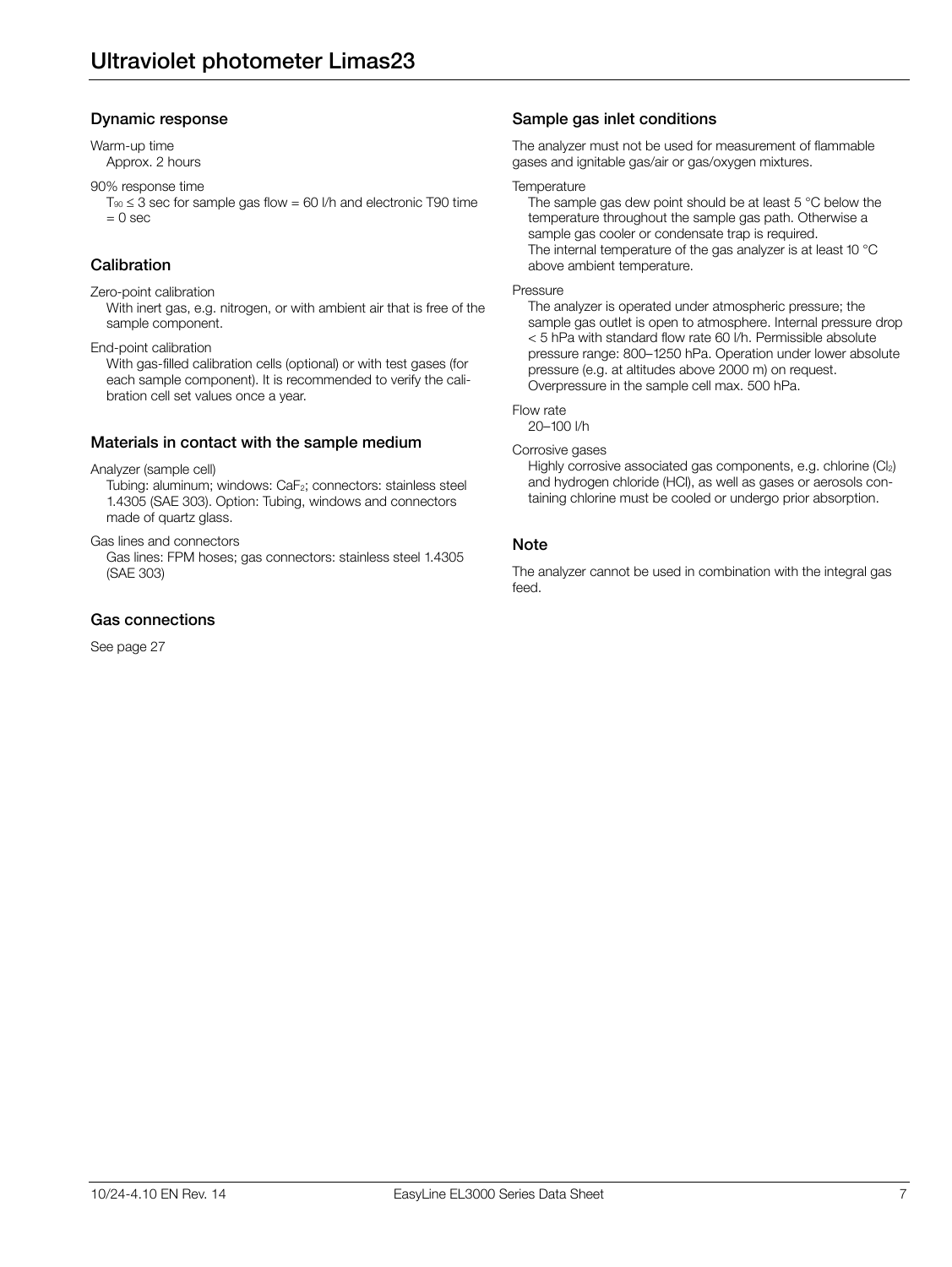Paramagnetic behavior of oxygen

Magnetomechanical oxygen analyzer

### Sample component and measurement ranges

Sample component Oxygen  $(O_2)$ 

Smallest measurement range 0–2 vol.% O2

Measurement range quantity 2 measurement ranges

Measurement range limits

Measurement ranges are freely adjustable; they are factory-set per order to 0–5 or 0–100 or 98–100 vol.% O2.

Largest measurement range 0-100 vol.% O<sub>2</sub>

Measurement ranges should not be set within ignition limits.

Measurement ranges with suppressed zero-point

Suppressed measurement ranges are freely adjustable in the range  $0-100$  vol.%  $O_2$ . Smallest span 2 vol.%  $O_2$ . The combination of a suppressed and an initial measurement range is not possible.

Pressure correction with a pressure sensor is required. A pressure sensor is installed when the analyzer has been ordered with suppressed measurement range.

# **Stability**

The following data apply only if all influence factors (e.g. flow rate, temperature, atmospheric pressure) are constant. Relative data refer to the span of the selected measurement range. The smallest span is  $2$  vol.%  $O<sub>2</sub>$ .

Linearity deviation  $\leq 0.5\%$  of span

**Repeatability** 

 $\leq$  50 ppm O<sub>2</sub> (time base for gas exchange  $\geq$  5 minutes)

Zero drift

 $\leq$  3 % of span of the smallest measurement range (per order) per week, minimum 300 ppm  $O<sub>2</sub>$  per week; following prolonged transport and storage time the drift can be higher during the first weeks of operation.

Sensitivity drift

 $\leq$  0.1 vol.% O<sub>2</sub> per week or  $\leq$  1 % of measured value per week (not cumulative), whichever is smaller.

 $\leq$  0.25 % of measured value per year, minimum 0.05 vol.% O<sub>2</sub> per year

Output fluctuation (2  $\sigma$ )

 $\leq$  25 ppm  $O_2$  at electronic T90 time (static/dynamic) = 3/0 sec

Detection limit (4  $\sigma$ )

 $\leq$  50 ppm  $O_2$  at electronic T90 time (static/dynamic) = 3/0 sec

# Influence effects

#### Flow effect

 $\leq$  0.1 vol.% O<sub>2</sub> in the 30–90 l/h range

Associated gas effect

Data regarding the effect of associated gases can be found in IEC 61207-3:2002 "Gas analyzers – Expression of performance – Part 3: Paramagnetic oxygen analyzers".

#### Temperature effect

- Ambient temperature in the permissible range
- At zero-point:  $\leq 1\%$  of span per 10 °C,  $\leq 2\%$  of span per 10 °C in combination with Uras26
- On sensitivity:  $\leq 0.2$  % of measured value per 10 °C Thermostat temperature =  $64^{\circ}$ C

### Air pressure effect

– On sensitivity with no pressure correction:

- $\leq$  1% of measured value per 1% air pressure change
- On sensitivity with pressure correction using integrated pressure sensor (optional):

 $\leq$  0.1% of measured value per 1% air pressure change; for highly suppressed measurement ranges  $\leq 0.01\%$  of measured value per 1% air pressure change or  $\leq$  0.002 vol.% O2 per 1 % air pressure change, whichever is greater.

#### Power supply effect

Voltage and frequency in the permissible range:  $\leq 0.2$  % of span

#### Position effect

Zero-point shift  $\leq 0.05$  vol.% O<sub>2</sub> per 1° deviation from horizontal orientation. Position has no effect on the hard-mounted unit.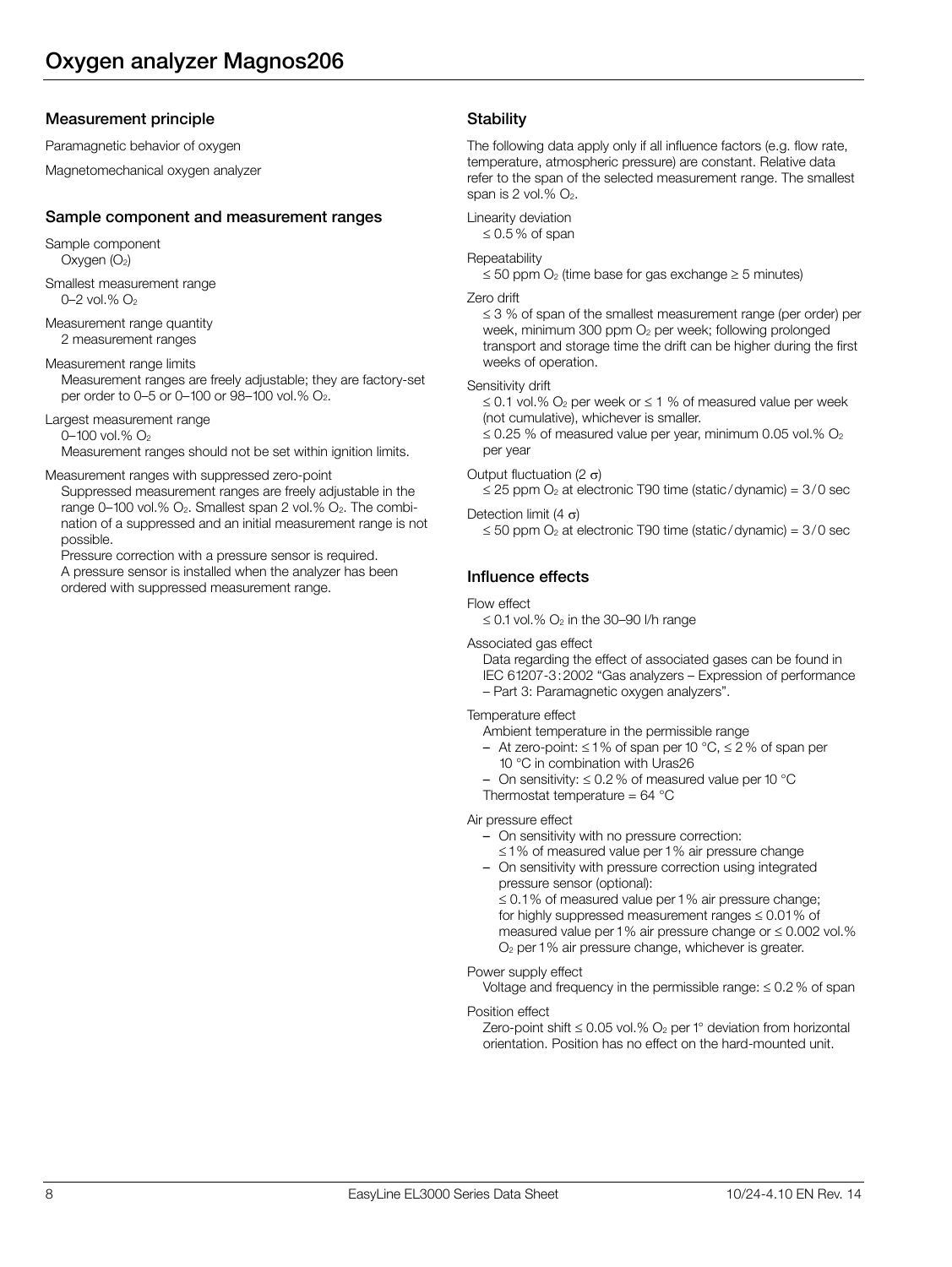### Dynamic response

Warm-up time  $< 1$  hour

#### 90% response time

T90 approx. 4 sec at a sample gas flow of 90 l/h and electronic T90 time (static/dynamic) = 3/0 sec, gas change from nitrogen to air

# Calibration

Zero-point calibration

With oxygen-free process gas or substitute gas

End-point calibration

With process gas with a known oxygen concentration or a substitute gas such as dried air

Single-point calibration

Zero-point calibration with any oxygen concentration, e.g. with nitrogen or ambient air, processed through a cooler or  $H_2O$ absorber.

Pressure correction by means of pressure sensor is recommended for single-point calibration with air.

Depending on the measurement task involved, the zero- and end-points should be verified periodically (recommendation: once a year).

Calibration of measurement ranges with suppressed zero-point Highly suppressed measurement ranges ( $\geq$ 95–100 vol.% O<sub>2</sub>) should only be calibrated with test gases with concentrations in the selected measurement range.

### Materials in contact with the sample medium

Analyzer

Sample chamber (direct connection): stainless steel 1.4305 (SAE 303), glass, platinum, rhodium, epoxy resin; seals: FPM (Fluorocarbon rubber), PEEK, FFKM

Gas connectors of the solenoid valve (option in model EL3020) **PVDF** 

### Gas connections

See page 28

### Sample gas inlet conditions

The analyzer must not be used for measurement of ignitable gas/air or gas/oxygen mixtures.

#### **Temperature**

The sample gas dew point should be at least 5 °C below the temperature throughout the sample gas path. Otherwise a sample gas cooler or condensate trap is required. Water vapor content variations cause volume errors.

Pressure

The analyzer is operated under atmospheric pressure; the sample gas outlet is open to atmosphere. Internal pressure drop < 5 hPa with standard flow rate 60 l/h. Permissible absolute pressure range: 800–1250 hPa. Operation under lower absolute pressure (e.g. at altitudes above 2000 m) on request. The analyzer module is type-tested for 5000 hPa internal pressure without damage.

Flow rate

30–90 l/h

#### Corrosive gases

Consultation with ABB Analytical is required if the sample gas contains Cl2, HCl, HF or other corrosive components. The AO2000-Magnos206 analyzer should be used if the sample gas contains NH3.

#### Flammable gases

The analyzer is suitable for measuring flammable gases in general purpose environment (see page 20).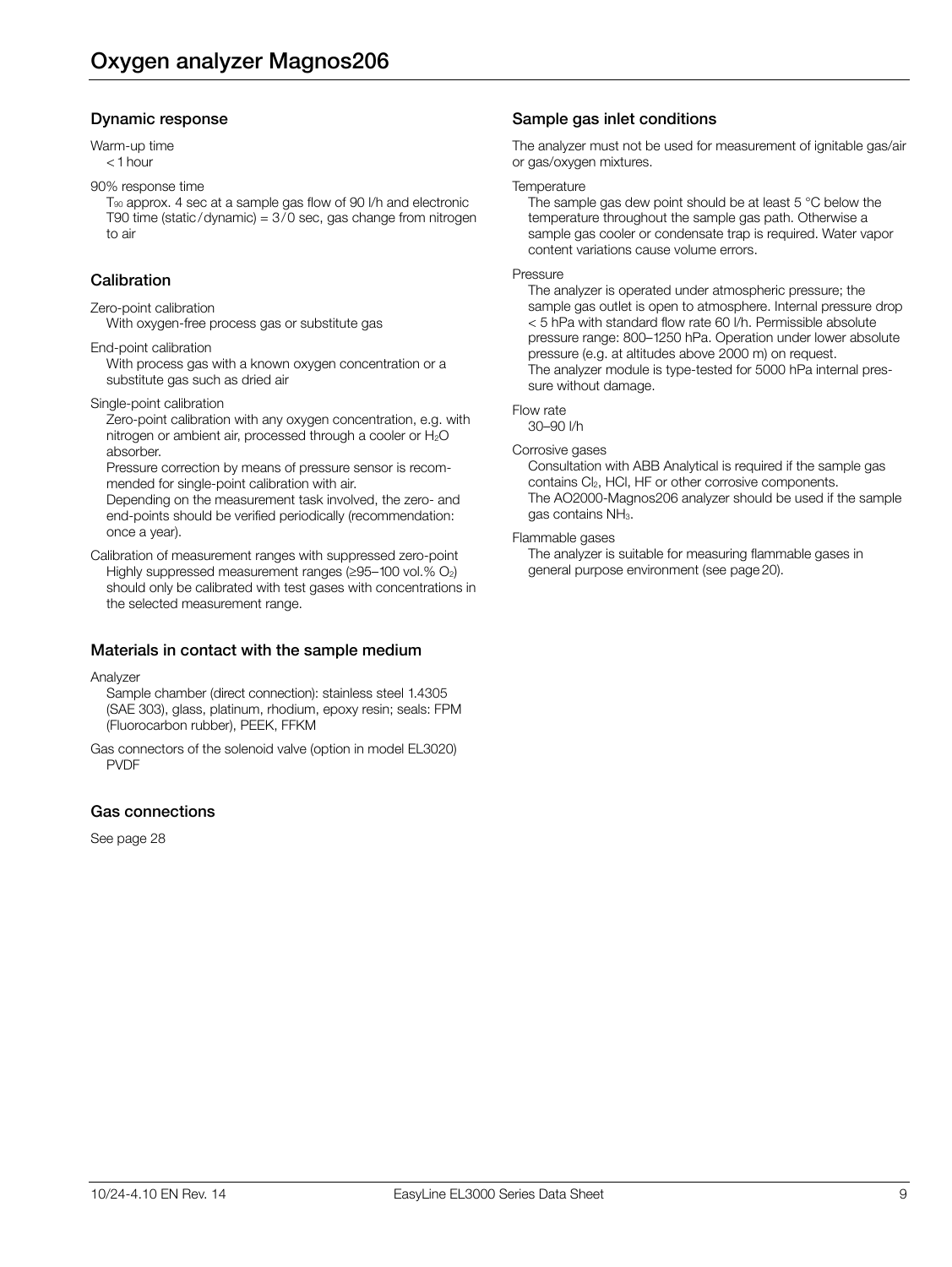Paramagnetic behavior of oxygen

Heavy-duty thermomagnetic analyzer

# Sample component and measurement ranges

Sample component Oxygen  $(O_2)$  in flue gas or in nitrogen  $(N_2)$ 

Smallest measurement range 0–10 vol.% O2

Measurement range quantity 2 measurement ranges

Measurement range limits The measurement range is factory-set per customer order.

Largest measurement range 0–100 vol.% O2

Measurement ranges within ignition limits cannot be provided.

### **Stability**

Linearity deviation  $\leq$  2% of span

Repeatability  $\leq$  1% of span

# Zero drift

 $\leq$  1% of span per week

# Sensitivity drift

 $\leq$  2% of measured value per week

### Output fluctuation (2  $\sigma$ )

 $\leq$  0.5 % of smallest measurement range span at electronic T90  $time = 0$  sec

#### Detection limit (4  $\sigma$ )

 $\leq$  1% of smallest measurement range span at electronic T90 time  $= 0$  sec

# Influence effects

#### Flow effect

 $\leq$  1% of span at a flow change of  $\pm$  10 l/h. At an identical flow rate for test and sample gases the flow rate effect is automatically compensated.

#### Associated gas effect

Magnos27 calibration applies only to the sample gas shown on the identification plate (= sample component + associated gas).

#### Temperature effect

Ambient temperature in permissible range

- At zero-point:  $\leq$  2% of span per 10 °C
- On sensitivity:  $\leq 0.5$  % of measured value per 10 °C

relative to temperature at the time of calibration Thermostat temperature =  $63^{\circ}$ C

Air pressure effect

- $-$  At zero-point:  $< 0.05$  vol.% O<sub>2</sub> per 1% air pressure change
- On sensitivity without pressure correction:  $\leq$  1.5 % of measured value per 1 % air pressure change
- On sensitivity with pressure correction using integrated pressure sensor (optional):

 $\leq$  0.25 % of measured value per 1 % air pressure change Option: Operating altitude over 2000 m

### Power supply effect

24 VDC  $\pm$  5%:  $\leq$  0.2% of span

### Position effect

Approx. 3 % of smallest measurement range span per 1° deviation from horizontal orientation. Position has no effect on the hard-mounted unit.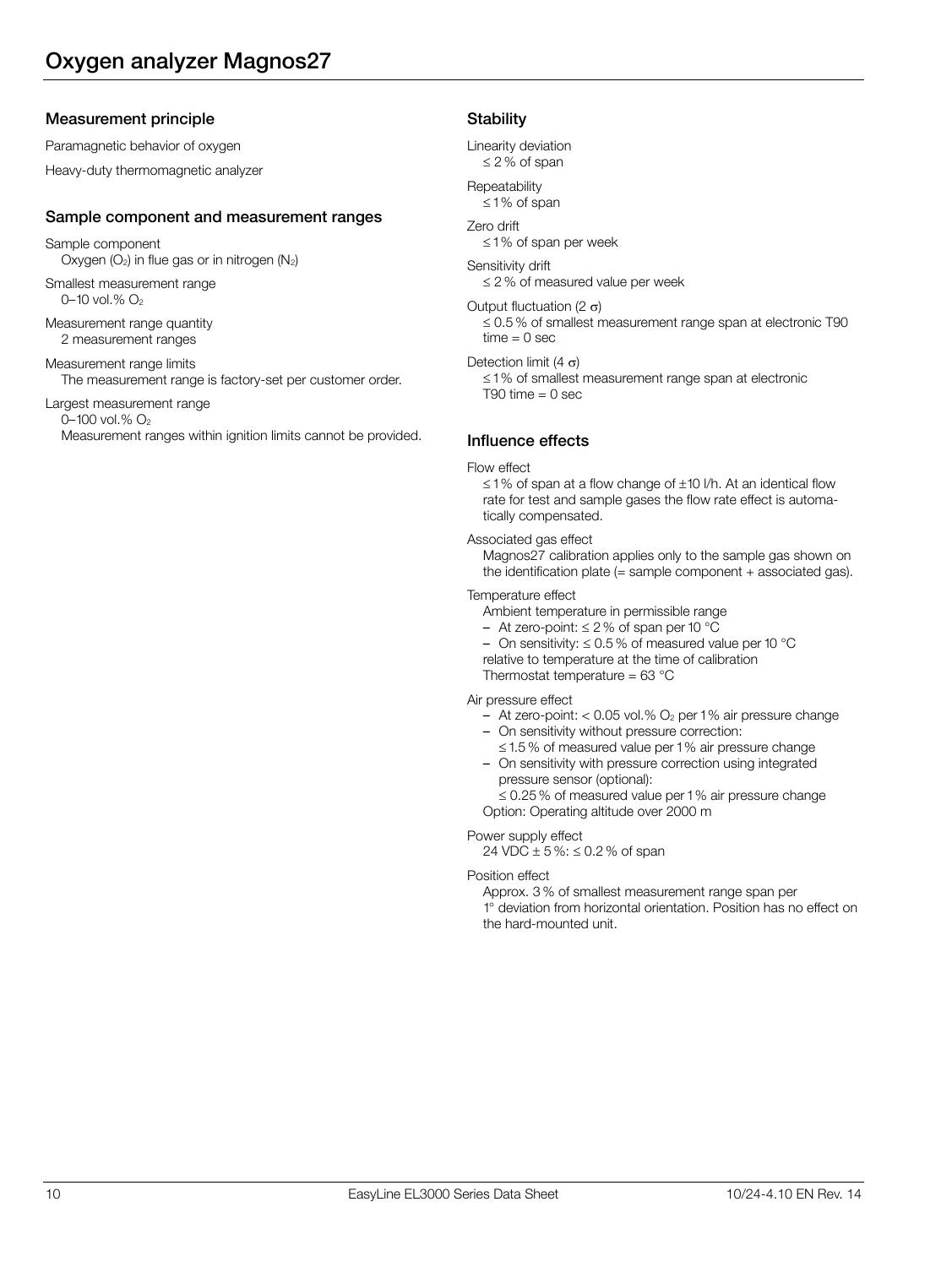# Dynamic response

Warm-up time 2–4 hours

#### 90% response time

 $T_{90}$  = 10–22 sec, depending on sample gas flow and on measurement cell connection (see "Gas connections", applies to an analyzer unit with 1 analyzer module)

# **Calibration**

Zero-point calibration

With oxygen-free process gas or substitute gas

End-point calibration

With process gas having a known oxygen concentration or with substitute gas

### Materials in contact with the sample medium

Analyzer

Rust- and acid-resistant steel 1.4580 (SAE 316Cb) and 1.4305 (SAE 303), glass

Gas lines and connectors

Rust- and acid-resistant steel 1.4571 (SAE 316Ti) and 1.4305 (SAE 303), PVC-C, FPM

# Gas connections

See page 29

### Sample gas inlet conditions

The analyzer must not be used for measurement of flammable gases and ignitable gas/air or gas/oxygen mixtures.

#### **Temperature**

The sample gas dew point should be at least 5 °C below the temperature throughout the sample gas path. Otherwise a sample gas cooler or condensate trap is required. Water vapor content variations cause volume errors.

Pressure

The analyzer is operated under atmospheric pressure; the sample gas outlet is open to atmosphere. Internal pressure drop < 5 hPa with standard flow rate 60 l/h. Permissible absolute pressure range: 800–1250 hPa. Operation under lower absolute pressure (e.g. at altitudes above 2000 m) on request. Overpressure in the sample cell max. 100 hPa.

Flow rate 20–90 l/h

### **Note**

The analyzer can only be mounted in the 19-inch housing (dimensional drawing see page 29). The analyzer cannot be used in combination with the integral gas feed.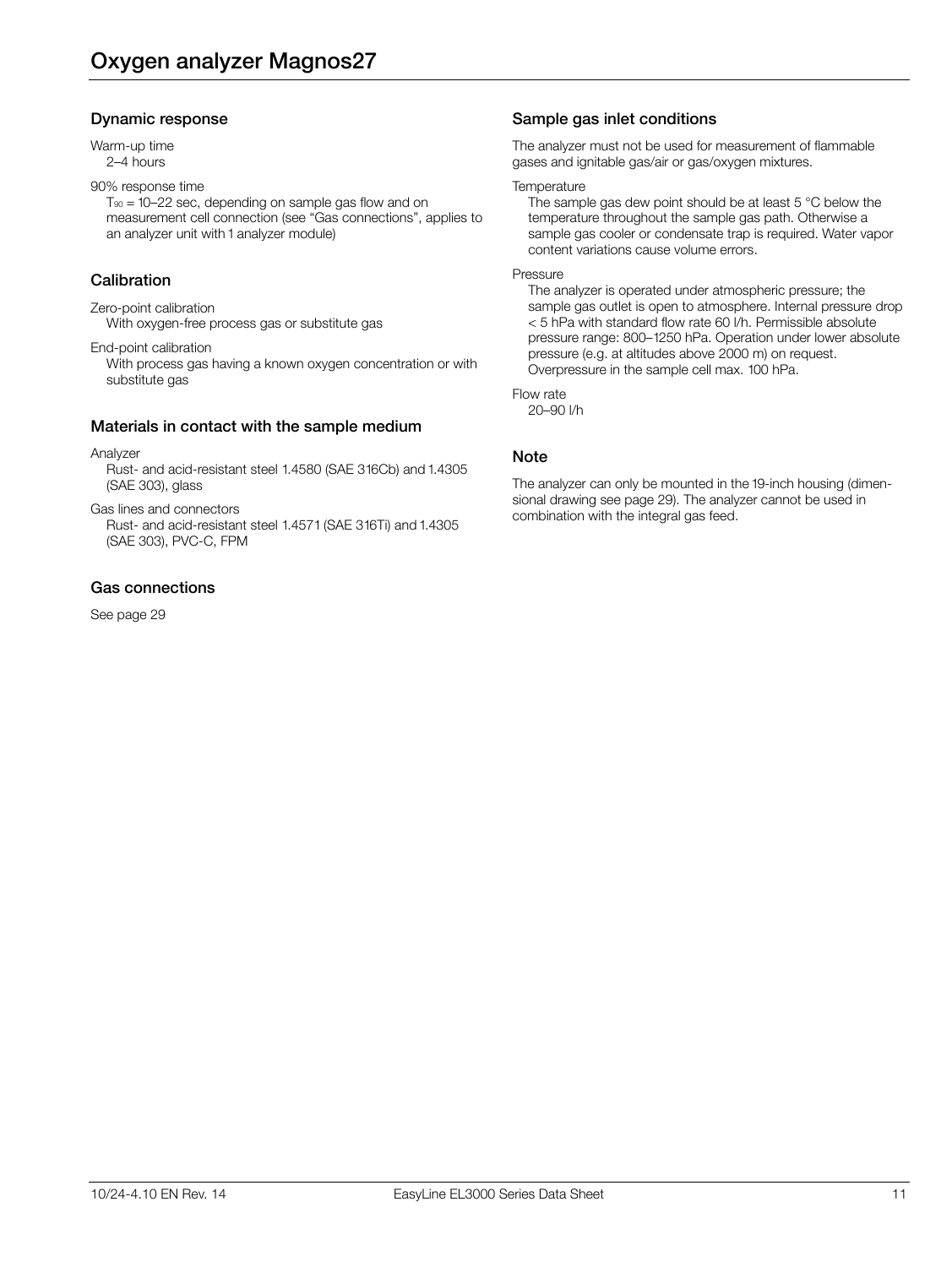Potentiometric measurement; zirconium dioxide cell for determination of the oxygen concentration in accordance with Nernst's equation; reference gas: ambient air.

The analyzer is used for the continuous measurement of oxygen in pure gases  $(N_2, CO_2, Ar)$ . The measuring cell is catalytically inactivated to the extent that flammable carrier components in stoichiometric concentrations only negligibly reduce the oxygen value.

### Sample component and measurement ranges

Sample component Oxygen (O<sub>2</sub>)

Measurement range quantity 2 measurement ranges

Measurement range limits

Measurement ranges are freely adjustable within the range 0–1 ppm to 0–250,000 ppm  $O_2$ ; they are factory-set to 0-1/0-10 ppm O<sub>2</sub>.

The following measurement data refer to a measurement span of 100 ppm  $O_2$  with a regulated flow rate of  $8 \pm 0.2$  I/h.

# **Stability**

#### Linearity

Owing to the measurement principle, zirconium dioxide cells are base linear.

#### **Repeatability**

 $<$  1% of the measurement range or 100 ppb  $O<sub>2</sub>$  (whichever is greater)

#### Zero drift

The zero point (reference point) is displayed if ambient air is present on the sample gas side. The value for air of 20.6 % vol. of O2 (for 25 °C and 50 % relative humidity) may deviate through aging of the cell.

 $<$  1% of the measurement range per week or 250 ppb  $O<sub>2</sub>$ (whichever is greater)

#### Sensitivity drift

Depends on possible interfering components (catalyst poisons) in the sample gas and the aging of the cell.

For pure gas measurements in  $N_2$  and Ar:

 $<$  1% of the measurement range per week or 250 ppb  $O<sub>2</sub>$ (whichever is greater)

#### Output fluctuation (2  $\sigma$ )

 $<$  ±0.5 % of the measured value or 50 ppb  $O<sub>2</sub>$  (whichever is greater)

# Influence effects

#### Flow effect

 $\leq$  300 ppbv  $O_2$  in the permissible range

#### Associated gas effect

Inert gases (Ar, CO<sub>2</sub>, N<sub>2</sub>) have no effect. Flammable gases (CO, H2, CH4) in stoichiometric concentrations to the oxygen content: Conversion of  $O<sub>2</sub> < 20$ % of the stoichiometric conversion. If higher concentrations of flammable gases are present, higher O<sub>2</sub> conversions must be expected. The concentration of flammable gases in the sample gas must not exceed 100 ppm.

#### Temperature effect

The effect of the ambient temperature in the permissible range of +5 to +45  $\degree$ C is < 2 % of the measured value or 50 ppb  $O_2$  per 10 °C change in the ambient temperature (whichever is greater).

### Air pressure effect

No effect through a change in air pressure; the sample gas must flow out of the outlet without back pressure.

### Power supply effect

24 V DC  $\pm$  5%: no effect

#### Position effect

No position effect for permanently installed instruments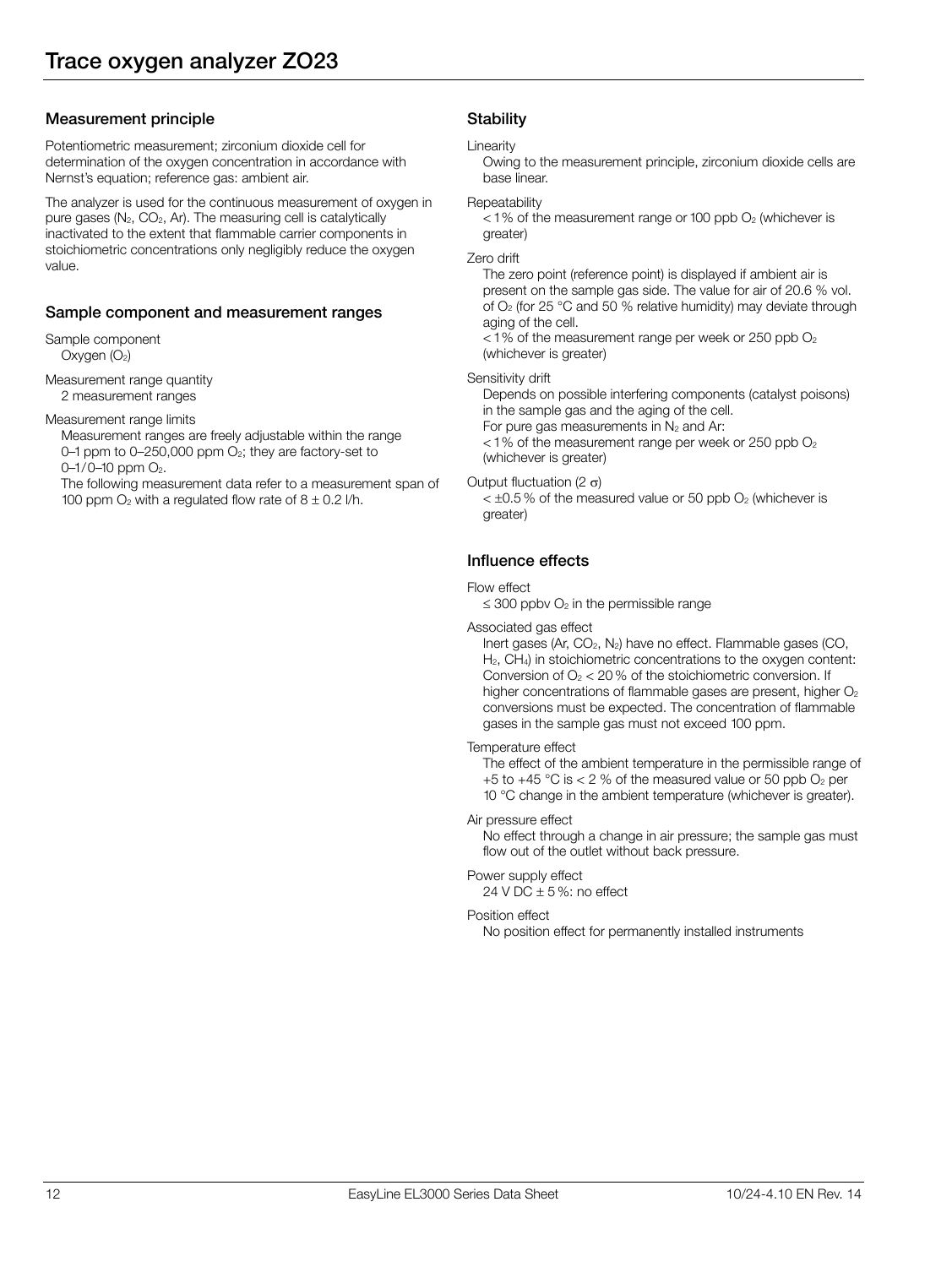### Dynamic response

#### Warm-up time

The operating temperature of the cell is reached after approx. 15 minutes. Offset calibration with reference gas (ambient air) after 2 hours flow. The measurement is ready-to-run after valves and lines have been purged with sample gas. Typical purging time for valves and lines: approx. 2–5 hours.

90% response time

 $T_{90}$  < 60 sec for the alternation of 2 test gases in the measurement range 10 ppm with a sample gas flow rate  $= 8$  I/h and electronic T90 time = 3 sec

### Calibration

Offset calibration

The reference value for ambient air is calibrated at 20.6 vol.%  $O<sub>2</sub>$ by means of ambient air on the sample gas side.

End-point calibration

By means of test gas  $O_2$  in N<sub>2</sub> (or in CO<sub>2</sub> or in Ar);

 $O<sub>2</sub>$  concentration in the measurement range, e.g. 10 ppm  $O<sub>2</sub>$ 

# Function test

An extended response time or reduced sensitivity are dimensions for the correct functioning of the measuring cell. The function test can be carried out by feeding the sample gas without any additional test gases. On the basis of the progression of the test, it can be assessed whether the reaction time of the sensor lies within a specified tolerance. The function test is started manually and lasts approx. 15 min.

### Materials in contact with the sample medium

Analyzer

Zirconium dioxide cell: ZrO<sub>2</sub>, electrodes containing platinum; dust filter (option): PP; flow sensor (option): on semiconductor basis, nickel-plated brass

Gas lines and connectors

Stainless steel 1.4571 (SAE 316Ti), FPM and silicon hoses in the gas outlet; gas connections: stainless steel 1.4401 (SAE 316)/1.4305 (SAE 303)

### Gas connections

See page 30

### Sample gas inlet conditions

The analyzer must not be used for measurement of ignitable gas/air or gas/oxygen mixtures.

**Temperature**  $+5$  to  $+50$  °C

Inlet pressure

 $p_e \le 70$  hPa

Outlet pressure Atmospheric pressure

#### Flow rate

4–20 l/h. Use a metering valve to set the flow rate.

Corrosive gases

The presence of corrosive gases and catalyst poisons, e.g. halogens, gases containing sulfur and heavy-metal dust, leads to faster aging and/or destruction of the  $ZrO<sub>2</sub>$  cell.

#### Flammable gases

The analyzer is suitable for measuring flammable gases in general purpose environment (see page 20). The concentration of flammable gases in the sample gas must not exceed 100 ppm.

#### Purge gas

If case purging is selected, purging may only be carried out with air (not with nitrogen), since the ambient air is used as a reference gas.

### Note

The analyzer cannot be used in combination with the integral gas feed.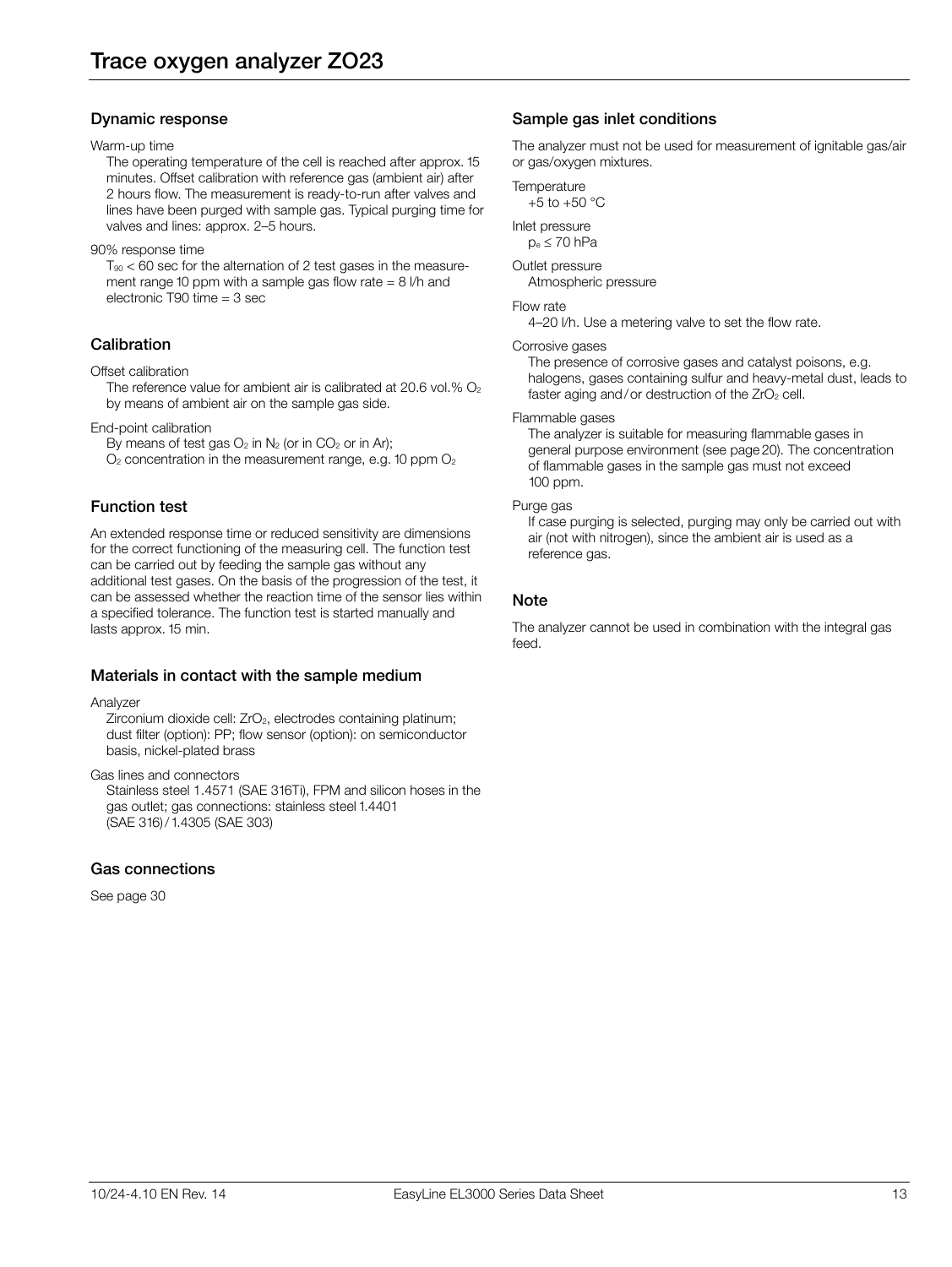Difference in thermal conductivity of various gases Micromechanical silicon sensor with especially short T<sub>90</sub> time

#### Sample components and measurement ranges

| Sample component and Smallest |                         | Smallest meas. range   |
|-------------------------------|-------------------------|------------------------|
| associated gas                | meas. range             | with suppr. zero-point |
| Air in Ar                     | 0- 6 vol.%              | 94-100 vol.%           |
| Ar in air                     | $0 - 6$ vol.%           | 94-100 vol.%           |
| Air in CO <sub>2</sub>        | $0 - 10$ vol.%          | 90-100 vol.%           |
| $CO2$ in air                  | 0-10 vol.%              | 90-100 vol.%           |
| Air in $H_2$                  | $0 - 3$ vol.%           |                        |
| $H_2$ in air                  | 0- 1 vol.%              |                        |
| Air in He                     | 0-3 vol.%               | 98-100 vol.%           |
| He in air                     | $0 - 2$ vol.%           | 97-100 vol.%           |
| Ar in $CO2$                   |                         | 50-100 vol.%           |
| $CO2$ in Ar                   | 0-50 vol.%              |                        |
| Ar in $H_2$                   | $\overline{0-}$ 3 vol.% | 99-100 vol.%           |
| $H_2$ in Ar                   | $0 - 1$ vol.%           | 97-100 vol.%           |
| Ar in He                      | $0 - 3$ vol.%           | 99-100 vol.%           |
| He in Ar                      | 0- 1 vol.%              | 97-100 vol.%           |
| Ar in $N_2$                   | 0- 6 vol.%              | 94-100 vol.%           |
| $N_2$ in Ar                   | $0 - 6$ vol.%           | 94-100 vol.%           |
| Ar in $O2$                    | 0-10 vol.%              | 90-100 vol.%           |
| $O2$ in Ar                    | 0-10 vol.%              | 90-100 vol.%           |
| $CH_4$ in $H_2$               | $0 - 4$ vol.%           | 99-100 vol.%           |
| $H_2$ in $CH_4$               | $0 - 1$ vol.%           | 96-100 vol.%           |
| $CH_4$ in $N_2$               | 0- 6 vol.%              | 94-100 vol.%           |
| $N_2$ in $CH_4$               | 0- 6 vol.%              | 94-100 vol.%           |
| CO in $H_2$                   | 0- 3 vol.%              | 99-100 vol.%           |
| $H_2$ in CO                   | $0 - 1$ vol.%           | 97-100 vol.%           |
| $CO2$ in $H2$                 | 0-3 vol.%               | 99-100 vol.%           |
| $H_2$ in $CO_2$               | $0 - 1$ vol.%           | 97-100 vol.%           |
| $CO2$ in $N2$                 | 0-10 vol.%              | 90-100 vol.%           |
| $N_2$ in $CO_2$               | $0 - 10$ vol.%          | 90-100 vol.%           |
| $H_2$ in $N_2$                | $\overline{0-}$ 1 vol.% | 97-100 vol.%           |
| $N_2$ in $H_2$                | 0-3 vol.%               | 99-100 vol.%           |
| $H_2$ in $NH_3$               | 0-10 vol.%              | 90-100 vol.%           |
| $NH3$ in $H2$                 | 0-10 vol.%              | 90-100 vol.%           |
| He in $N_2$                   | 0-2 vol.%               | 97-100 vol.%           |
| $N2$ in He                    | $0 - 3$ vol.%           | 98-100 vol.%           |

Sample components and measurement ranges for monitoring hydrogen-cooled turbo generators

| Sample component and associated gas     | Measurement range |
|-----------------------------------------|-------------------|
| $CO2$ in air or Ar in air               | 0-100 vol.%       |
| $H_2$ in CO <sub>2</sub> or $H_2$ in Ar | 100 $-0$ vol.%    |
| $H_2$ in air                            | 100–80 vol. $%$   |

Other sample components on request.

Measurement range quantity

2 measurement ranges.

Measurement range limits

Measurement ranges are freely adjustable within the limits shown in the table.

Largest measurement range

0–100 vol.% or 0 vol.% to saturation, depending on measurement task

Measurement ranges should not be set within ignition limits.

# **Stability**

The following data apply only if all influence factors (e.g. flow rate, temperature, atmospheric pressure) are constant. They relate to the smallest measurement ranges given in the table. The deviations may be larger for smaller measurement ranges.

Linearity deviation  $\leq$  2% of span

**Repeatability**  $\leq$  1% of span

### Zero drift

 $\leq$  2% of smallest possible measurement range per week

#### Sensitivity drift

 $\leq$  0.5 % of smallest possible measurement range per week

#### Output fluctuation (2  $\sigma$ )

 $\leq$  0.5 % of smallest measurement range span at electronic T90  $time = 0$  sec

Detection limit (4  $\sigma$ )

 $1\%$  of smallest measurement range span at electronic T90 time  $= 0$  sec

# Influence effects

The following data relate to smallest measurement ranges given in the table. The influence effects will be larger at operating altitudes > 2000 meters.

#### Flow effect

 $\leq$  0.5 % of span at a flow change of  $\pm$ 10 l/h. At an identical flow rate for test and sample gases the flow rate effect is automatically compensated.

#### Associated gas effect

The knowledge of the sample gas composition is necessary for the analyzer configuration. If the sample gas contains components in addition to the sample component and associated gas (binary gas mixture), this will result in erroneous measurements.

#### Temperature effect

Ambient temperature in the permissible range at each point in the measurement range:  $\leq 1\%$  of span per 10 °C, based on temperature at the time of calibration Thermostat temperature =  $60^{\circ}$ C

#### Air pressure effect

 $\leq$  0.25 % of span per 10 hPa for the smallest possible ranges given; for larger spans the effect is correspondingly lower.

# Power supply effect

Voltage and frequency in the permissible range:  $\leq 0.2$  % of span

#### Position effect

 $<$  1% of span up to 30 $^{\circ}$  deviation from horizontal orientation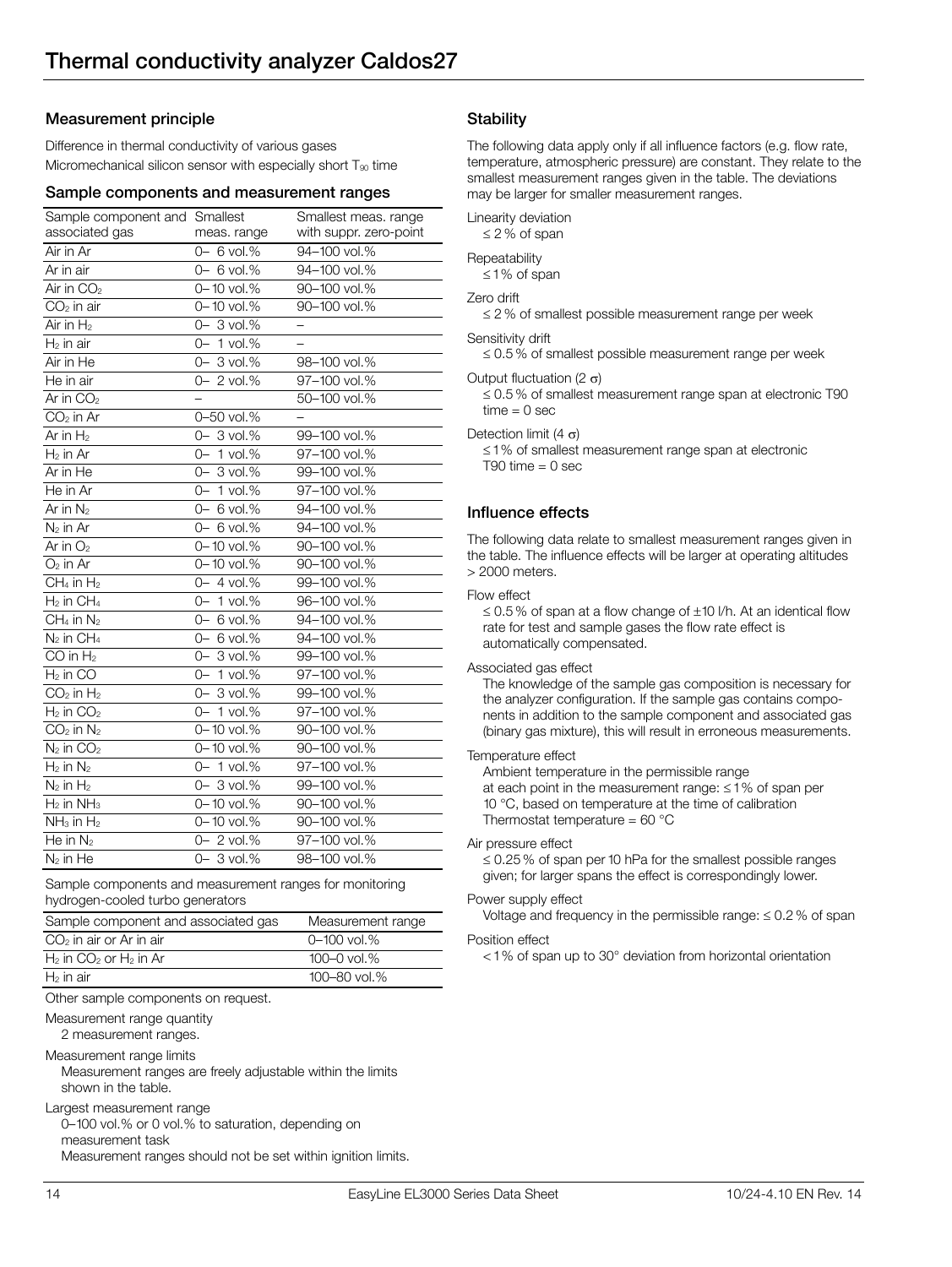# Dynamic response

Warm-up time Approx. 30 minutes

#### 90% response time

 $T_{90} \le 2$  sec at sample gas flow of 60 l/h and electronic T90 time  $(static/dynamic) = 0/0 sec$ 

### Calibration

#### Zero-point calibration

With test gas, measurement component-free process gas or substitute gas

#### End-point calibration

With test gas, process gas having a known sample gas concentration or substitute gas

#### Single-point calibration

A single-point calibration can be performed with standard gas, since the zero- and end-points will not drift independently due to the sensor principle employed. This technique leaves out safetyrelated measurements. Depending on the measurement task involved, the zero- and end-points should be verified periodically (recommendation: once a year).

### Materials in contact with the sample medium

Analyzer

Sample chamber (direct connection): stainless steel 1.4305 (SAE 303); sensor: gold, silicon oxi-nitride; seal: FFKM75 (Perfluoro rubber)

Gas connectors of the solenoid valve (option in model EL3020) **PVDF** 

### Gas connections

See page 31

### Sample gas inlet conditions

The analyzer must not be used for measurement of ignitable gas/air or gas/oxygen mixtures.

### **Temperature**

 $+5$  to  $+50$  °C

The sample gas dew point should be at least 5 °C below the temperature throughout the sample gas path. Otherwise a sample gas cooler or condensate trap is required. Water vapor content variations cause volume errors.

#### **Pressure**

The analyzer module is operated under atmospheric pressure; the sample gas outlet is open to atmosphere. Internal pressure drop < 5 hPa with standard flow rate 60 l/h. Permissible absolute pressure range: 800–1250 hPa. Operation under lower absolute pressure (e.g. at altitudes above 2000 m) on request. Overpressure in the sample cell max. 100 hPa.

#### Flow rate

Normally 10–90 l/h, minimum 1 l/h

#### Pressure drop

< 2 hPa at 60 l/h nitrogen

#### Corrosive gases

Consultation with ABB Analytical is required if the sample gas contains  $Cl_2$ , HCl, HF,  $SO_2$ , NH<sub>3</sub>, H<sub>2</sub>S or other corrosive components.

#### Flammable gases

The analyzer is suitable for measuring flammable gases in general purpose environment (see page 20).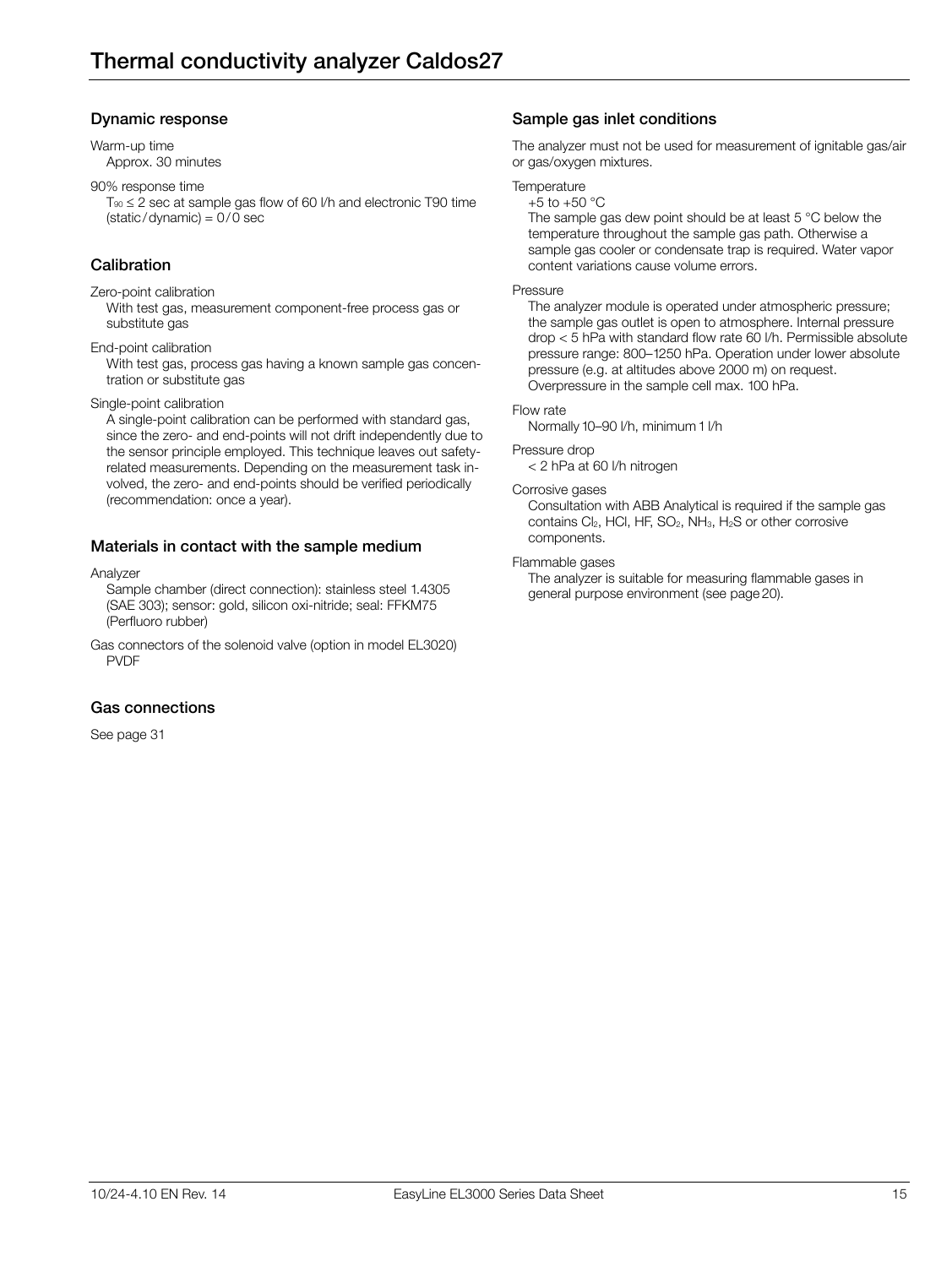Flame-ionization detector

The analyzer module complies with the requirements for measuring instruments with flame ionization detection according to EN 12619.

### Sample components and measurement ranges

Sample components

Hydrocarbons (THC). The sample component concentration in the sample gas should not exceed 100 % of the LEL.

Number of sample components 1 sample component

Smallest measurement range 0–5 to 0–1500 mg org. C/m<sup>3</sup> or 0–10 to 0–3000 ppm C1

Largest measurement range 0–18 to 0–5000 mg org. C/m<sup>3</sup> or 0–35 to 0–10000 ppm C1

Measurement range quantity 2 measurement ranges

Measurement range limits The measurement range limits can be freely set in the ranges specified above.

# **Stability**

The following data apply only if all influence factors (e.g. flow rate, temperature, atmospheric pressure) are constant. They apply to measurement ranges  $\geq 50$  mg org. C/m<sup>3</sup>, for smaller ranges these only apply if they are factory-set per customer order.

#### Linearity deviation

 $\leq$  2% of the span to 5000 mg org. C/m<sup>3</sup> this value applies in one (calibrated) measurement range

### **Repeatability**

 $\leq$  0.5 % of measurement range

Zero-point and sensitivity drift  $\leq$  0.5 mg org. C/m<sup>3</sup> per week

Output fluctuation (2  $\sigma$ )

 $\leq$  0.5 % of span at electronic T90 time = 20 sec, not smaller than 10 μg org. C/m3

Detection limit (4  $\sigma$ )

 $\leq$  1% of span at electronic T90 time = 20 sec, not smaller than 20 μg org. C/m3

# Influence effects

Oxygen dependence

 $\leq$  2% of measured value for 0–21 vol.% O<sub>2</sub> or  $\leq$  0.3 mg org. C/m<sup>3</sup>, the larger value applies

#### Temperature effect

Ambient temperature in permissible range at zero-point and on sensitivity:  $\leq$  2 % per 10 °C in measurement range of 0–15 mg org. C/m<sup>3</sup>

Pressure effect

No effect of ambient pressure or process pressure fluctuations within the permissible sample gas inlet pressure range

### Power supply effect

24 VDC  $\pm$  5%:  $\leq$  0.2% of span or 230 VAC  $\pm$  10 %:  $\leq$  0.2 % of span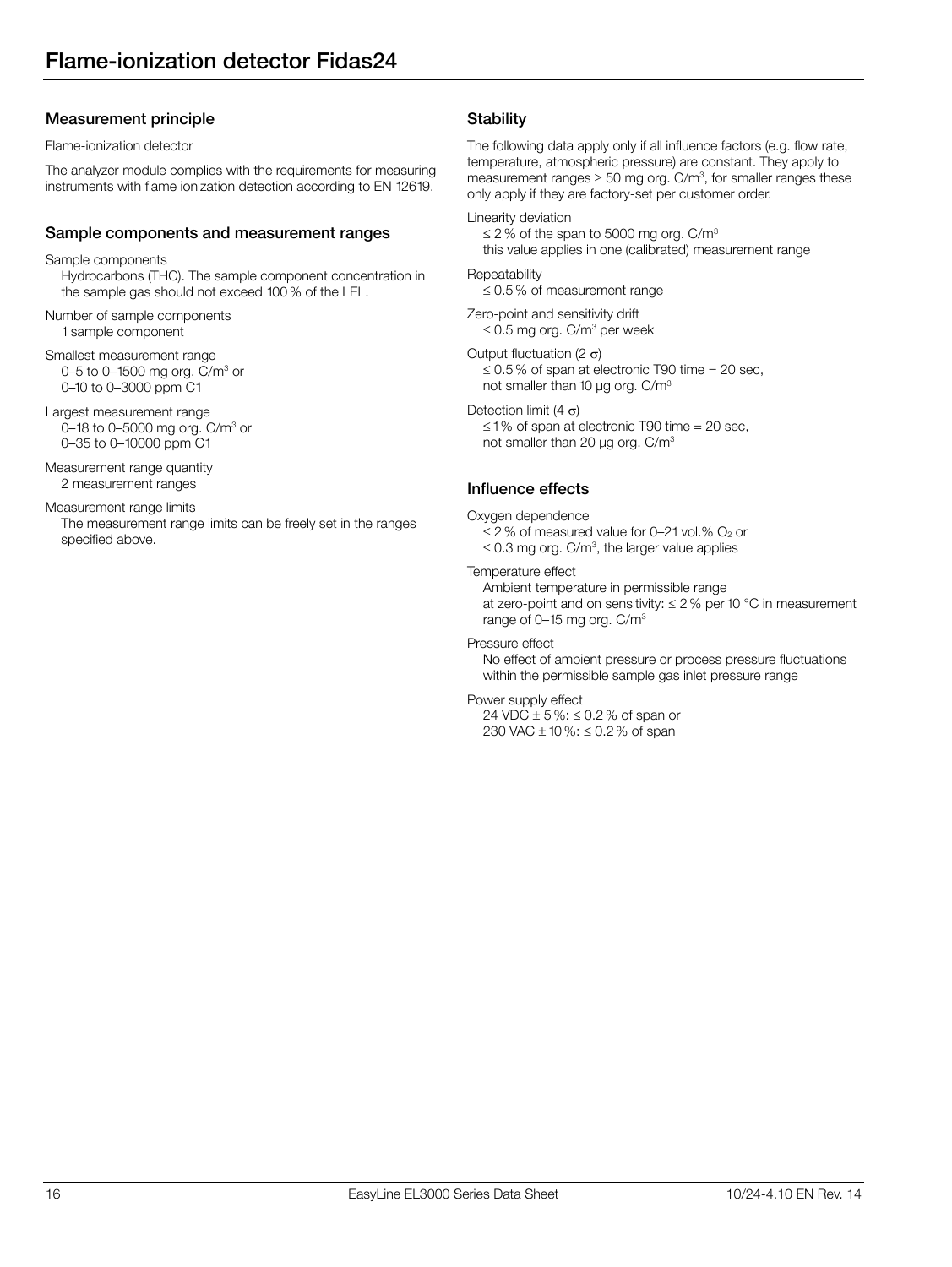### Dynamic response

Warm-up time  $<$  2 hours

#### 90% response time

 $T_{90}$  < 1.5 s at sample gas flow = 80 l/h and electronic T90 time = 1 sec

## Calibration

Zero-point calibration With synthetic air or catalytically purified air or nitrogen, depending on application

Sensitivity calibration With propane or another hydrocarbon (substitute gas) in air or nitrogen, depending on application

### Materials in contact with the sample medium

Analyzer, gas lines and connectors

Stainless steel 1.4305 (SAE 303) and 1.4571 (SAE 316Ti), FPM, PTFE, FFKM

### Gas connections

See page 32

### Operating gases and test gases

Instrument air

Quality per ISO 8573-1 class 2 (max. particle size 1 μm, max. particle concentration 1 mg/m $3$ , max. oil content 0.1 mg/m $3$ , pressure dew point at least 10 °C below the lowest foreseeable ambient temperature)

Inlet pressure  $p_e = 4000 \pm 500$  hPa Flow rate typically approx. 1500 l/h (1200 l/h for air injector and approx. 300 l/h for housing purge), maximum approx. 2300 l/h (1800 l/h + 500 l/h)

#### Combustion air

Synthetic air or catalytically purified air with an organic C content  $< 1\%$  span Inlet pressure  $p_e = 1200 \pm 100$  hPa Flow rate < 20 l/h

### Combustion gas

Hydrogen, grade 5.0, or H2/He mixture (40/60 %) Inlet pressure  $p_e = 1200 \pm 100$  hPa Flow rate  $\leq$  3 l/h (H<sub>2</sub>) or approx. 10 l/h (H<sub>2</sub>/He) A flow limiting device must be provided on the hydrogen supply (see section "Safe operation of the gas analyzer").

#### Test gases

Zero-point calibration: Nitrogen, grade 5.0, or synthetic air or catalytically purified air Sensitivity calibration: Sample component or substitute gas component in nitrogen or air Inlet pressure  $p_e = 1000 \pm 100$  hPa Flow rate 130–250 l/h

### Sample gas inlet conditions

The sample gas may not be explosive at any time.

The analyzer module must not be used for measurement of gases containing organometallic compounds, e.g. leaded gasoline additives or silicone oils.

#### **Temperature**

 $\leq$  thermostat temperature (Thermostat temperature for measurement gas path, detector and air injector  $\leq 200$  °C, factory-set to 180 °C)

#### Inlet pressure

pabs = 800–1100 hPa

Outlet pressure Atmospheric pressure

#### Flow rate

Approx. 80–100 l/h at atmospheric pressure (1000 hPa)

Humidity

 $\leq 40 \%$  H<sub>2</sub>O

#### Flammable gases

The analyzer can be used for measurement of flammable gases as long as the total flammable portion does not exceed 15 vol.% CH4 or C1 equivalents.

### Note

The analyzer cannot be used in combination with the integral gas feed.

### Safe operation of the gas analyzer

The device concept ensures that a concentration of combustible gas or an explosive mixture of combustible gas and ambient air cannot occur in the interior of the gas analyzer during normal operation. The interior of the gas analyzer cannot be allocated to an (explosion protection) zone; an explosive gas mixture cannot escape to the outside.

The end user must make the following provisions to ensure safe operation of the gas analyzer:

- The combustion gas flow rate must be limited to a maximum of 10 I/h of  $H_2$  or 25 I/h of  $H_2$ /He mixture. For this purpose, the end user has to provide suitable measures outside the gas analyzer.
- A shut-off valve must be installed in the combustion gas supply line to increase the safety in the following operating states: Shutting down the gas analyzer, failure of the instrument air supply, leakage in the combustion gas feed path inside the gas analyzer. This shut-off valve should be installed outside the analyzer house in the vicinity of the combustion gas supply.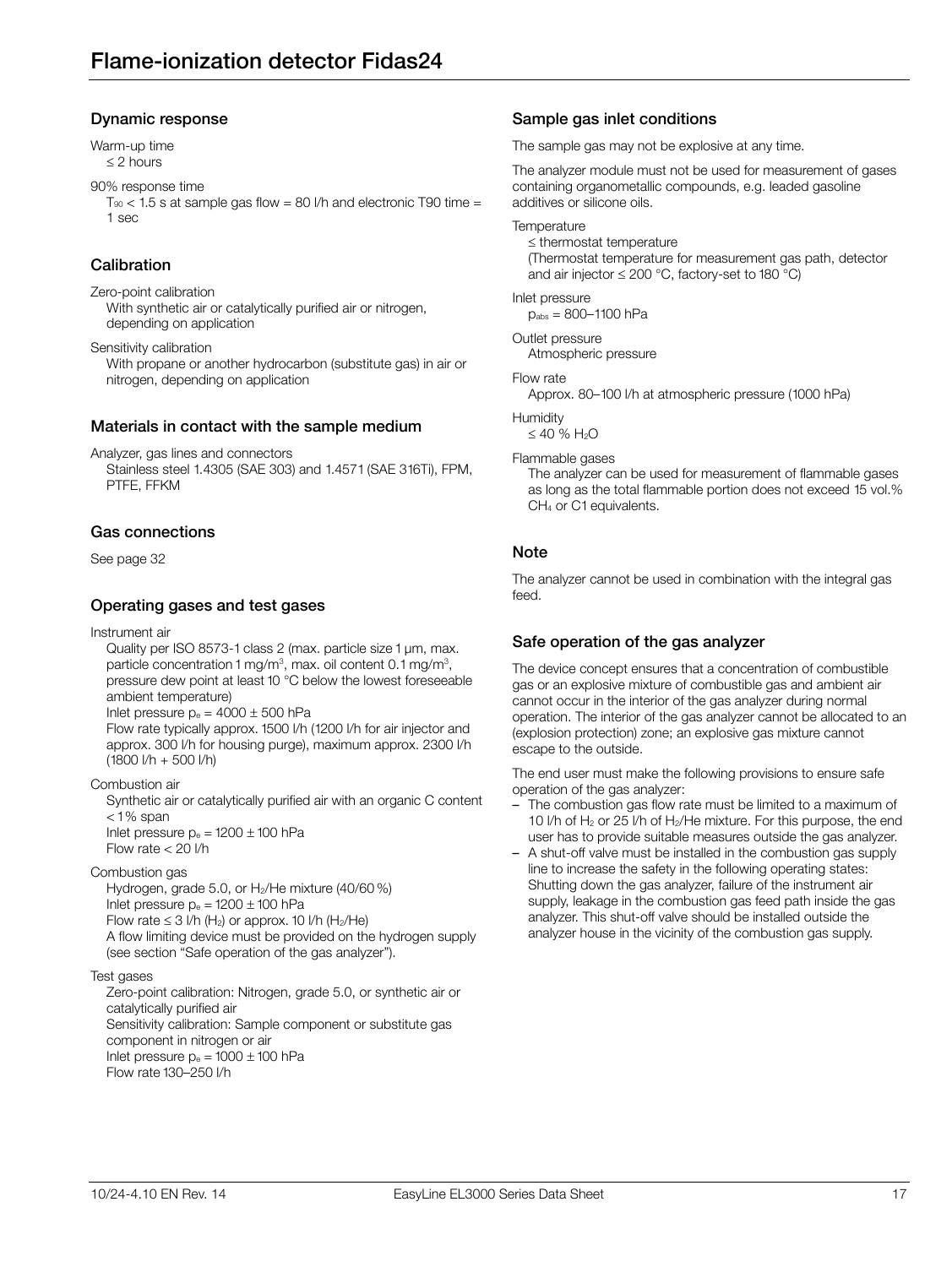Electrochemical oxygen sensor

### Sample component and measurement range

Sample component Oxygen (O<sub>2</sub>)

Smallest measurement range 0–5 vol.% O<sub>2</sub>

Measurement range Factory-set to  $0-25$  vol.%  $O_2$ . Adjustable from  $0-5$  vol.%  $O_2$  to  $0-25$  vol.%  $O_2$ 

# **Stability**

Linearity deviation Linear in the range  $> 1$  vol.% O<sub>2</sub>

**Repeatability**  $\leq$  0.5% of span

Zero drift

Stable over long-term due to absolute zero point

Sensitivity drift

 $\leq$  1% of the measurement range per week

#### Output fluctuation (2  $\sigma$ )

 $\leq$  0.2 % of the measurement range at electronic T90 time  $(static/dynamic) = 5/0 sec$ 

Detection limit (4  $\sigma$ )

 $\leq$  0.4 % of the measurement range at electronic T90 time (static/dynamic) = 5/0 sec

# Influence effects

#### Flow effect

Flow rate in the 20–100 l/h range:  $\leq$  2% of the measurement range

### Temperature effect

Ambient temperature in the +5 to +40 °C range:  $\leq$  0.2 vol.% O<sub>2</sub> per 10 °C

#### Air pressure effect

- At zero-point: No effect
- On sensitivity with no pressure correction:  $\leq$  1% of measured value per 1% air pressure change
- On sensitivity with pressure correction:  $\leq$  0.2 % of sample value per 1% air pressure change Pressure correction is only possible if the oxygen sensor is connected to the Uras26 infrared photometer with an integral pressure sensor.

Power supply effect

Voltage and frequency in the permissible range:  $\leq 0.2$ % of span

### Dynamic response

#### 90% response time

 $T_{90} \leq 30$  sec at sample gas flow of 60 l/h and electronic T90 time  $(static/dynamic) = 5/0 sec$ 

### Calibration

Zero-point calibration

The oxygen sensor zero is not calibrated since it is fundamentally stable.

End-point calibration

With ambient air at 20.96 vol.%  $O<sub>2</sub>$ 

### Materials in contact with the sample medium

Sensor: Polystyrol-ABS, PTFE, FPM (Fluorocarbon rubber); Housing body: PVC, FPM (Fluorocarbon rubber) seals; Gas ports: Stainless steel 1.4571 (SAE 316Ti)

# Sample gas inlet conditions

The oxygen sensor must not be used for measurement of flammable gases and ignitable gas/air or gas/oxygen mixtures.

#### **Temperature**

The sample gas dew point should be at least 5 °C below the temperature throughout the sample gas path. Otherwise a sample gas cooler or condensate trap is required.

#### Prossure

The sample gas pressure is determined by the analyzer the oxygen sensor is combined with (see Note below).

### Flow rate

20–100 l/h

# Moisture content

H<sub>2</sub>O dew point  $\geq$  2 °C

The oxygen sensor should not be used with dry sample gas.

#### Associated gas

The oxygen sensor must not be used if the associated gas contains the following components: H2S, chlorine or fluorine compounds, heavy metals, aerosols, mercaptans, and alkaline components.

### **Note**

The oxygen sensor can only be used in combination with Uras26 or Limas23 in the sample gas path. Two oxygen sensors can be used in combination with Uras26 with separate gas paths (only in model EL3020). The oxygen sensor cannot be used when the internal gas lines in the Uras26 are made up of stainless steel or PTFE pipes.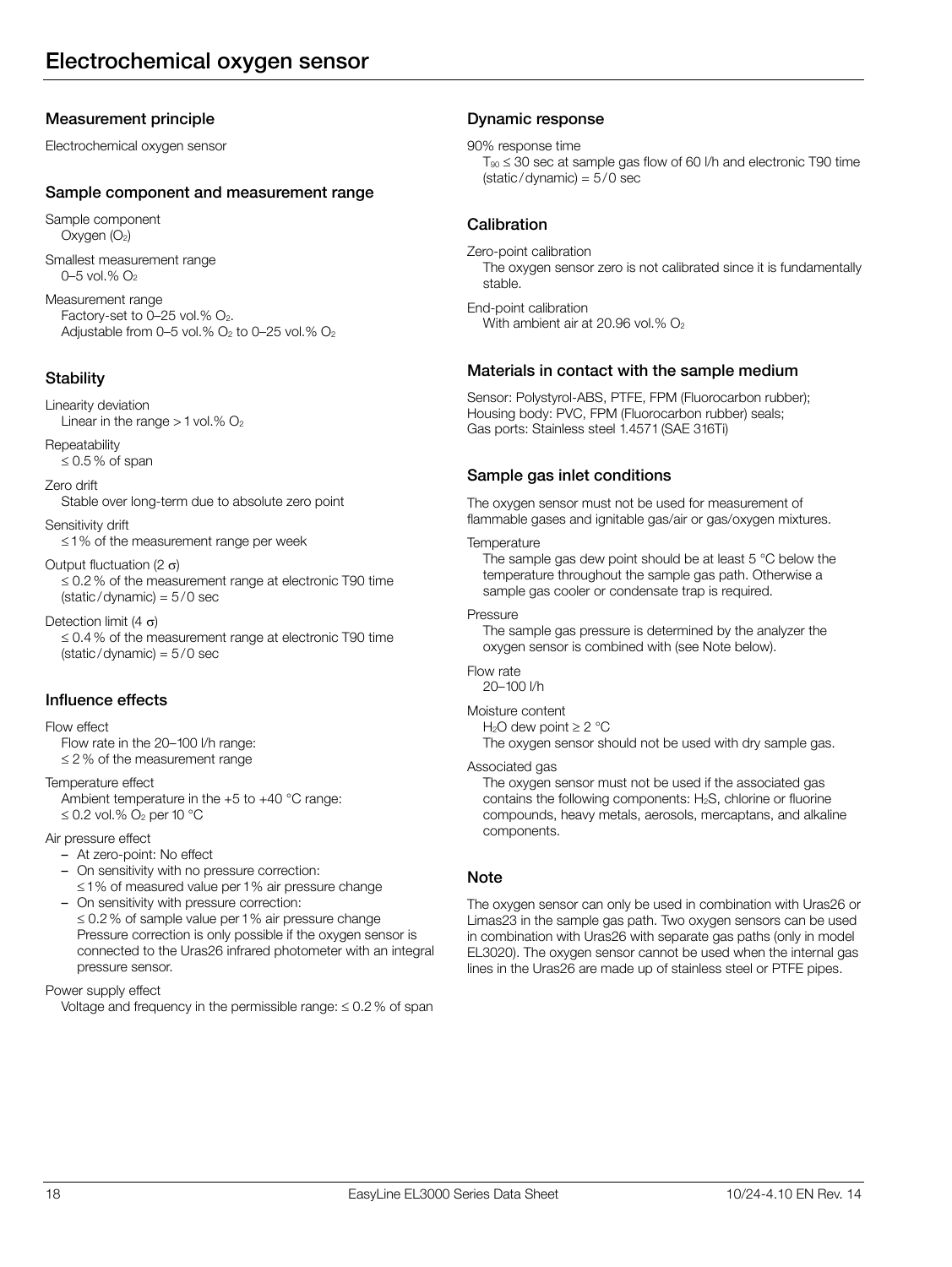### Versions

The integral gas feed (optional in model EL3020) is available in two versions. It includes

- either the solenoid valve, pump, coarse filter, capillary tube and flow sensor modules
- or the flow sensor module.

### Test gas supply

Type 3/2-way solenoid valve

Power consumption Approx. 3 W

Materials in contact with the sample medium PVDF, FPM

### Gas feed

Type

Magnetic piston pump

Feed rate

Max. 60 l/h, depending on the analyzer type and inlet/outlet pressure

Flow rate Adjustable

Power consumption Approx. 10 W

Materials in contact with the sample medium PVDF, EPDM, stainless steel 1.4571 (SAE 316Ti)

### Flow monitor

Type

Miniature flow sensor

Materials in contact with the sample medium Al2O3, silicon, gold, GRP

### Sample gas inlet conditions

The integral gas feed modules must not be used for measurement of flammable gases and ignitable gas/air or gas/oxygen mixtures.

**Temperature** 

 $+5$  to  $+45$  °C

The sample gas dew point should be at least 5 °C below the temperature throughout the sample gas path. Otherwise a sample gas cooler or condensate trap is required.

Flow rate

30–60 l/h

Corrosive gases

Corrosive associated gas components and aerosols must be cooled or undergo prior absorption.

### Note

The integral gas feed cannot be used when the internal gas lines are made up of stainless steel or PTFE pipes. It cannot be used in combination with Limas23, Magnos27, ZO23 or Fidas24.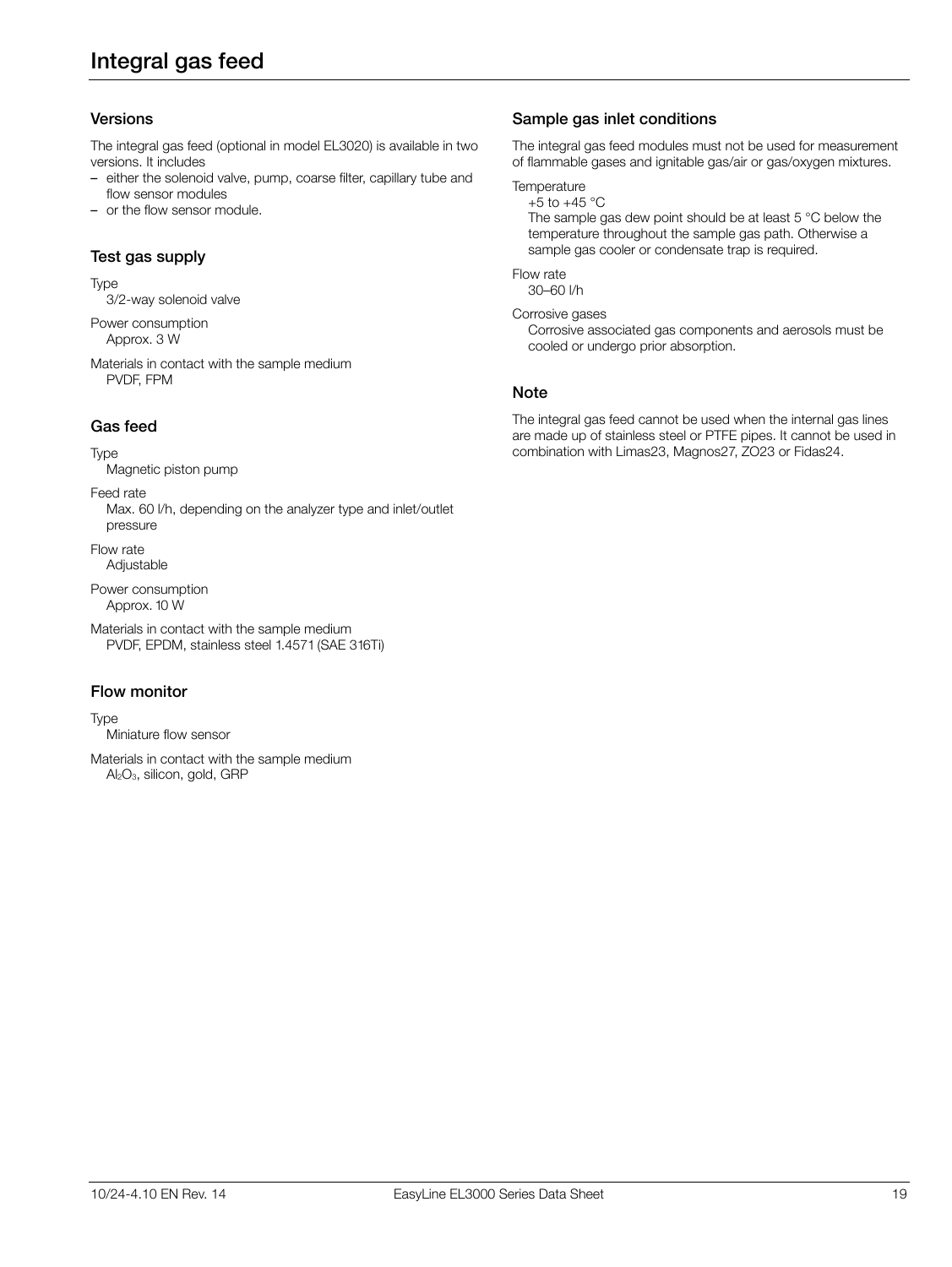# Version for measurement of flammable gases

In the version with gas lines and connectors made of stainless steel the gas analyzer (Models EL3020 and EL3040) with Uras26, Magnos206, Caldos27 and ZO23 (concentration max. 100 ppm) is suitable for measuring flammable gases in general purpose environment.

In model EL3040, housing purge with nitrogen (ZO23: with air) must be provided.

The positive pressure in the sample gas feed path may not exceed a maximum value of 100 hPa in normal operation and a maximum value of 500 hPa in the event of a fault.

The special requirements must be observed (see operator's manual).

### Version with protection type II 3G for installation in hazardous location for measurement of non-flammable gases and vapors

The gas analyzer (Model EL3040) with Uras26, Limas23, Magnos206, Caldos27 and oxygen sensor is tested for explosion<br>protection. It is suitable for installation in hazardous locations It is suitable for installation in hazardous locations when the technical data and the special requirements (see operator's manual) are observed.

The gas analyzer may be used for measurement of non-flammable gases and vapors. It is marked according to the European directive 2014/34/EU with

### $\textcircled{k}$  II 3G Ex nA nC IIC T4 Gc

In undisturbed operation there cannot be any sparking, arcing or impermissible temperatures inside the device. Explosion protection through: Non-sparking instruments and devices with low power consumption; sealed or encapsulated devices.

Type Examination Certificate No. BVS 16 ATEX E 085 X

Housing degree of protection IP65

The special requirements must be observed (see operator's manual).

# Display and operation

#### **Display**

Backlit graphics display with 240 x 160-pixel resolution

#### Measured value display

- Numerical value with physical unit,
- also with bar graph indication in single display
- Resolution better than 0.2 % of the measurement span
- Simultaneous display of up to 5 measured values
- Flow: bar graph indication

#### Status display

Symbols in the display; the active status messages can be accessed directly from the measured value display

#### **Operation**

5 keys (cursor cross and OK); menu-assisted operation

Measuring range switch-over and feedback

There are three ways of executing the measuring range switchover:

- Manually on the gas analyzer
- Automatically by means of appropriate configured switch-over thresholds ("autorange")

– Externally controlled via appropriately configured digital inputs. The measuring range feedback can be implemented via appropriately configured digital outputs; it is independent of the se-

lected type of measuring range switch-over.

The gas analyzer is set ex works to measuring range 2 and to manual measuring range switch-over.

#### Limit value monitoring

Limit values can be set using the configuration software ECT. The limit value signals (alarms) are output via digital outputs.

### Housing

|                        | Model EL3020                                  | Model EL3040                        |
|------------------------|-----------------------------------------------|-------------------------------------|
| Version                | 19-inch housing                               | Wall-mount housing                  |
| Protection type        | IP20 (IP40 <sup>1)</sup> )                    | IP65                                |
| Materials              |                                               |                                     |
| Housing                | Galvanized sheet steel                        | Stainless steel<br>1.4016 (SAE 430) |
|                        | Outer surfaces varnished                      |                                     |
| Analyzer<br>rear panel | Aluminum, PVC-C                               | Aluminum, PVC-C                     |
| Keypad sheet           | Polyester                                     | Polyester                           |
| Colors                 | Light gray (RAL 7035), basalt gray (RAL 7012) |                                     |
| Weight                 | Approx. 7-15 kg                               | Approx. 13-21 kg                    |
| <b>Dimensions</b>      | See page 33                                   | See page 34                         |
|                        |                                               |                                     |

1) with version for emission monitoring

Housing purge

Possible only with model EL3040 (wall-mount housing). Housing purge is mandatory when measuring flammable gases (see page 20). Purge gas flow during operation min. 10 l/h, max. 20 l/h. Purge gas pressure  $p_e = 2-4$  hPa.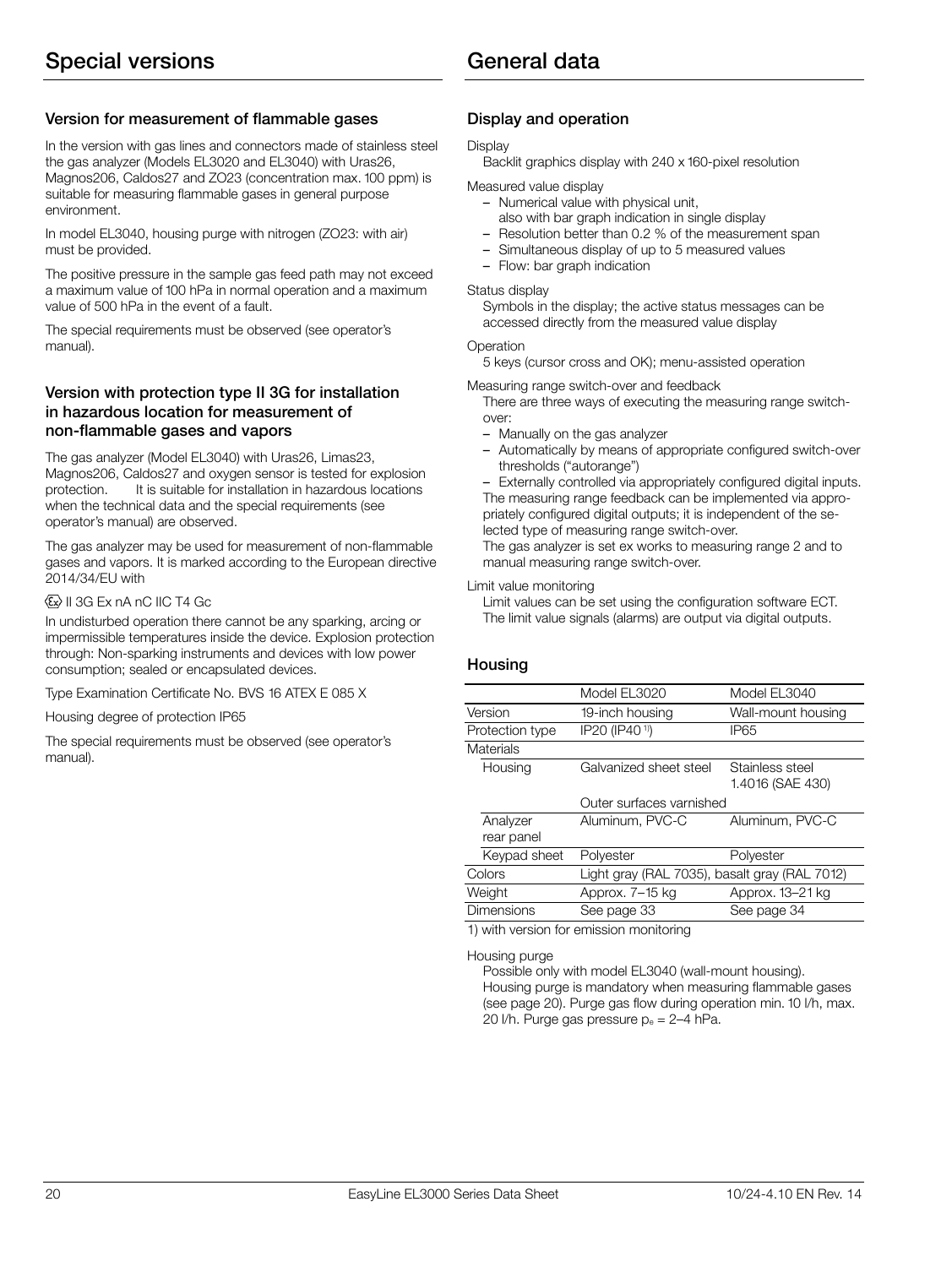### Pressure sensor

#### Use

Standard: with Uras26, Limas23, Caldos27, Option: with Magnos206 and Magnos27

Working range

pabs = 600–1250 hPa

Materials in contact with the sample medium Silicone gel, plastics, FPM (Fluorocarbon rubber)

Sample gas composition

The pressure sensor must not be connected to the sample gas path when the sample gas is corrosive, flammable or explosive.

# Fine filtration

#### Version

Disposable filter with borosilicate glass microfiber filter element (supplied as accessory)

Retention rate 99.99 % for particles > 0.1 μm

Materials in contact with the sample medium Polyamide, borosilicate glass with PVDF binder

# Safety

Tested per EN 61010-1:2010

Protection class I

Overvoltage category/pollution degree  $II/2$ 

Safe isolation

The power supply is galvanically isolated from other circuits by means of reinforced or double insulation. Protective extra-low voltage (PELV) on low-voltage side

### Electromagnetic compatibility

#### Noise immunity

Tested to EN 61326-1:2013. Inspection severity: Industrial area, fulfills at least the test requirements to table 2 of EN 61326.

Emitted interference

Tested to EN 61326-1:2013. Limit value class B for interference field strength and interference voltage is met.

### Mechanical stress

#### Operation

Vibration test to EN 60068-2-6:1996

Vibrations up to 0.5g/150 Hz have no influence on the measured value. In Uras26, slight transient effects on the measured value can occur in the region of the modulation frequency.

#### **Transport**

Vibration test to EN 60068-2-6:1996,

shock test to EN 60068-2-27:1995

In its original packaging, the gas analyzer will withstand normal shipping conditions.

### Installation site requirements

#### Installation location

The gas analyzer is intended for indoor installation only. Installation location altitude max. 2000 m above sea level (over 2000 m on request)

# Ambient temperature<br>Coneration

 $+5$  to  $+45$  °C Uras26 in combination with another analyzer, Limas23, Fidas24:  $+5$  to  $+40$  °C Storage and transport: –25 to +65 °C

Relative humidity

< 75 %, slight condensation allowed

#### Air circulation

For sufficient air circulation, multiple housings in a 19-inch rack must be installed with a separation of at least one height unit between housings.

### Power supply

#### Input voltage

100 to 240 VAC – 15/+ 10%, 50 to 60 Hz  $\pm$  3 Hz

Power consumption Max. 187 VA

Connection

3-pin plug per EN 60320-1/C14; connection cable supplied. Connection diagrams see page 22.

#### Fidas24: Heating of detector and sample gas inlet

#### Input voltage

115 VAC or 230 VAC, ± 15 % (max. 250 VAC), 47 to 63 Hz

Power consumption Max. 325 VA

Connection 4-pin plug; connection cable supplied. Connection diagrams see page 32.

### Individual analyzers

Input voltage  $24 V D C + 5 \%$ 

Power consumption

| Uras26:               | max. 95 W | ZO23:     | max. 35 W |
|-----------------------|-----------|-----------|-----------|
| $Limas23:$ max, 100 W |           | Caldos27: | max. 17 W |
| Magnos206: max. 50 W  |           | Fidas24:  | max. 40 W |
| Magnos27: max. 35 W   |           |           |           |
|                       |           |           |           |

# Note regarding the analyzers performance characteristics

The performance characteristics of the analyzers have been determined according to IEC 61207-1:2010 "Expression of performance of gas analyzers – Part 1: General". They are based on operation at atmospheric pressure (1013 hPa) and nitrogen as the associated gas. Compliance with these characteristics when measuring other gas mixtures can only be assured if their composition is known.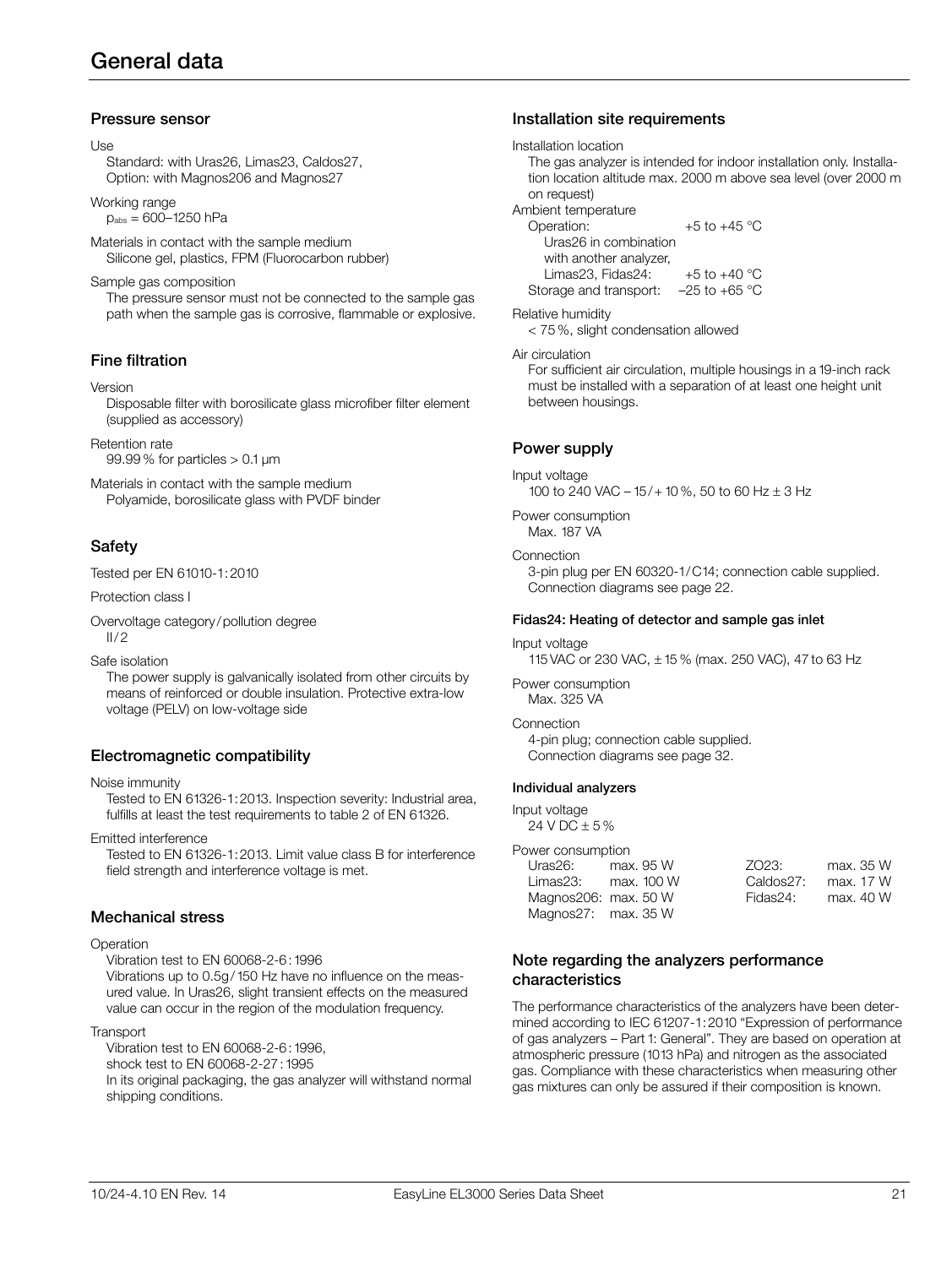Power supply and signal lines model EL3020 (view from behind)



# Power supply and signal lines model EL3040 (view from below)



*1* Power supply connection (3-pin plug per EN 60320-1/C14; connection cable supplied)

I/O modules (4 slots), options:

- *2* Digital I/O module (max. 3 modules, see page 24)
- *3* Analog output module (max. 2 modules, see page 23)
- *4* Modbus module (RS232 & RS485 interface, see page 23)
- *5* Profibus module (RS485 & MBP interface, see page 23)
- *6* Ethernet-10/100BASE-T interface (8-pin RJ45 plug)
- **7** Potential compensation connection (max. 4 mm<sup>2</sup>)

| Screwed cable glands for cable diameter: |  |  |
|------------------------------------------|--|--|
| $\blacksquare$                           |  |  |

| $5-13$ mm                                                                                                                                                            |
|----------------------------------------------------------------------------------------------------------------------------------------------------------------------|
| $8-17$ mm                                                                                                                                                            |
| 8-17 mm                                                                                                                                                              |
| $8-17$ mm                                                                                                                                                            |
| $12 - 21$ mm                                                                                                                                                         |
| $12 - 21$ mm                                                                                                                                                         |
| <b>M20</b> Power supply<br><b>M25</b> Modbus/Profibus<br>M25 Network<br><b>M25</b> Analog outputs<br><b>M32</b> Digital inputs/outputs<br>M32 Digital inputs/outputs |

Note: Both drawings show examples for the I/O modules equipment.

### Notes for I/O module connection

- The maximum capacity of terminals for stranded or solid conductors is 1 mm2 (17 AWG).
- The stranded conductor may be tinned on the tip or twisted for simplified connection.
- When using wire end ferrules the total section should not exceed 1 mm2 , i.e. the maximum stranded conductor section is 0.5 mm2 . The Weidmüller PZ 6/5 crimping tool must be used for crimping the ferrules.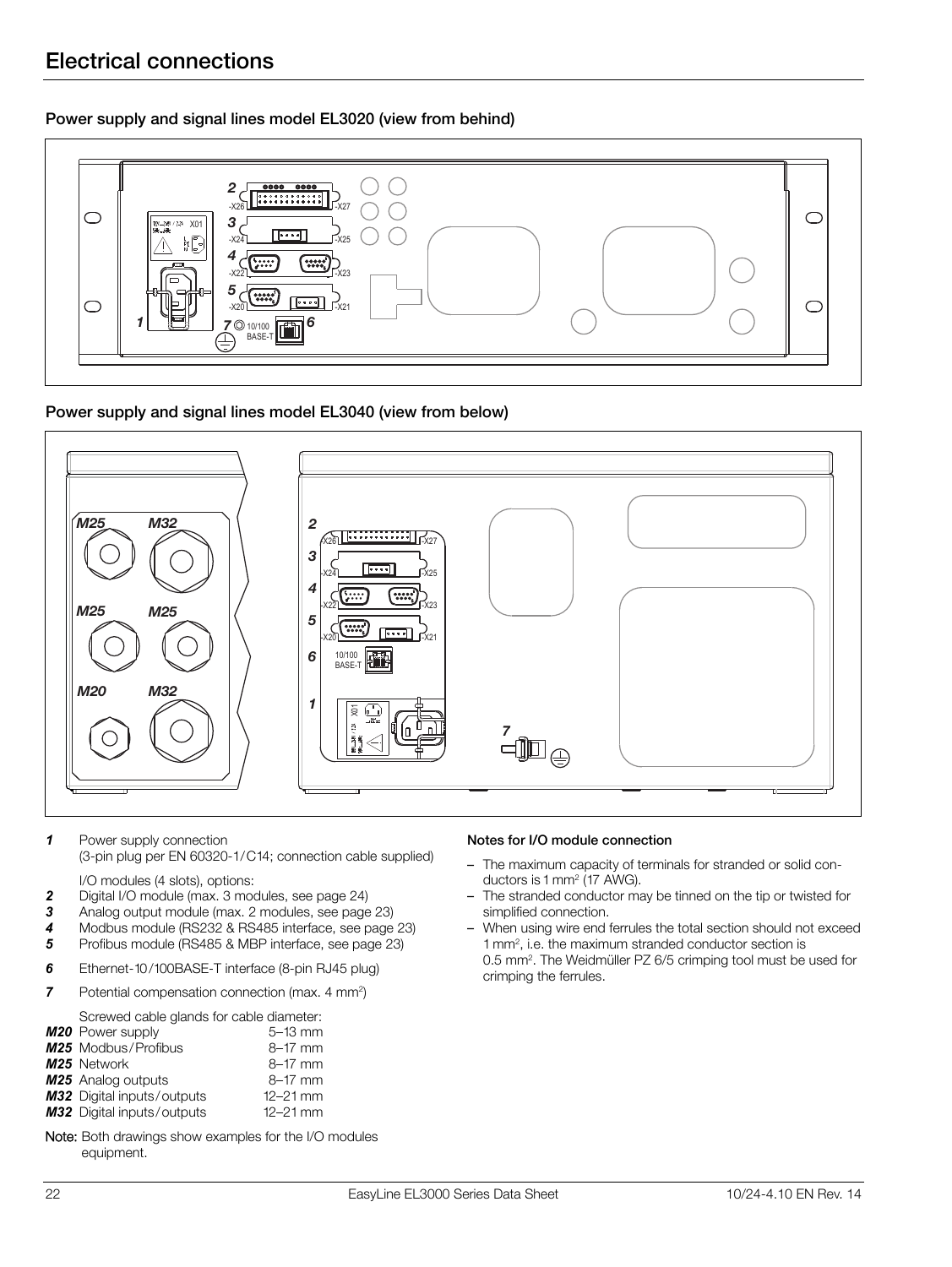# Profibus module

Electrical connections

| RS485 interface:  |                                                |  |  |
|-------------------|------------------------------------------------|--|--|
|                   | Not used                                       |  |  |
| 2 M24             | 24 V output ground, max. 0.2 A                 |  |  |
| 3 RxD/TxD-P       | Receive/transmit data plus, B-line             |  |  |
|                   | Not used                                       |  |  |
| 5 DGND            | Data transmission potential (Ref. pot. for VP) |  |  |
| 6 VP              | Supply voltage plus (5 V)                      |  |  |
| 7 P <sub>24</sub> | 24 V output voltage plus                       |  |  |
|                   | 8 RxD/TxD-N Receive/transmit data N, A-line    |  |  |
| 9 –               | Not used                                       |  |  |
|                   | Design: 9-pin sub-D female connector           |  |  |
| MDD:              |                                                |  |  |

MBP interface (non-intrinsically safe):

- $1 +$
- 2 Shield
- 3 –
- 4 Not used

Design: 4-pin terminal strip. Observe the notes regarding I/O module connection (see page 22)!

# Modbus module

Electrical connections RS232 interface: 2 RxD 3 TxD 5 GND Design: 9-pin sub-D male connector RS485 interface: 2 RTxD– 3 RTxD+ 5 GND

Design: 9-pin sub-D female connector

# Analog output modules

Analog outputs (AO1 to AO4)

0/4–20 mA (configurable, factory-set to 4–20 mA), common negative pole, galvanically isolated from ground, freely connectable to ground, max. gain relative to protective ground potential 50 V, max. working resistance 750  $\Omega$ . Resolution 16 bit. The output signal cannot be lower than 0 mA.

Terminal assignment

An analog output is allocated in the sequence of the sample components for each sample component. The sequence of the sample components is documented in the analyzer data sheet and on the type plate.

Electrical connections

| $1$ AO1+              |                                             |
|-----------------------|---------------------------------------------|
|                       | 2 AO1-   for 2-way analog output module and |
|                       | $3$ AO2+ $\vert$ 4-way analog output module |
| 4 AO <sub>2</sub> $-$ |                                             |
| $5$ AO3+              |                                             |
|                       | $6$ AO3- $\vert$ only for                   |
|                       | 7 AO4+ $\vert$ 4-way analog output module   |
|                       |                                             |

Design: 4-pin or 8-pin terminal strip. Observe the notes regarding I/O module connection (see page 22)!





Connection diagram





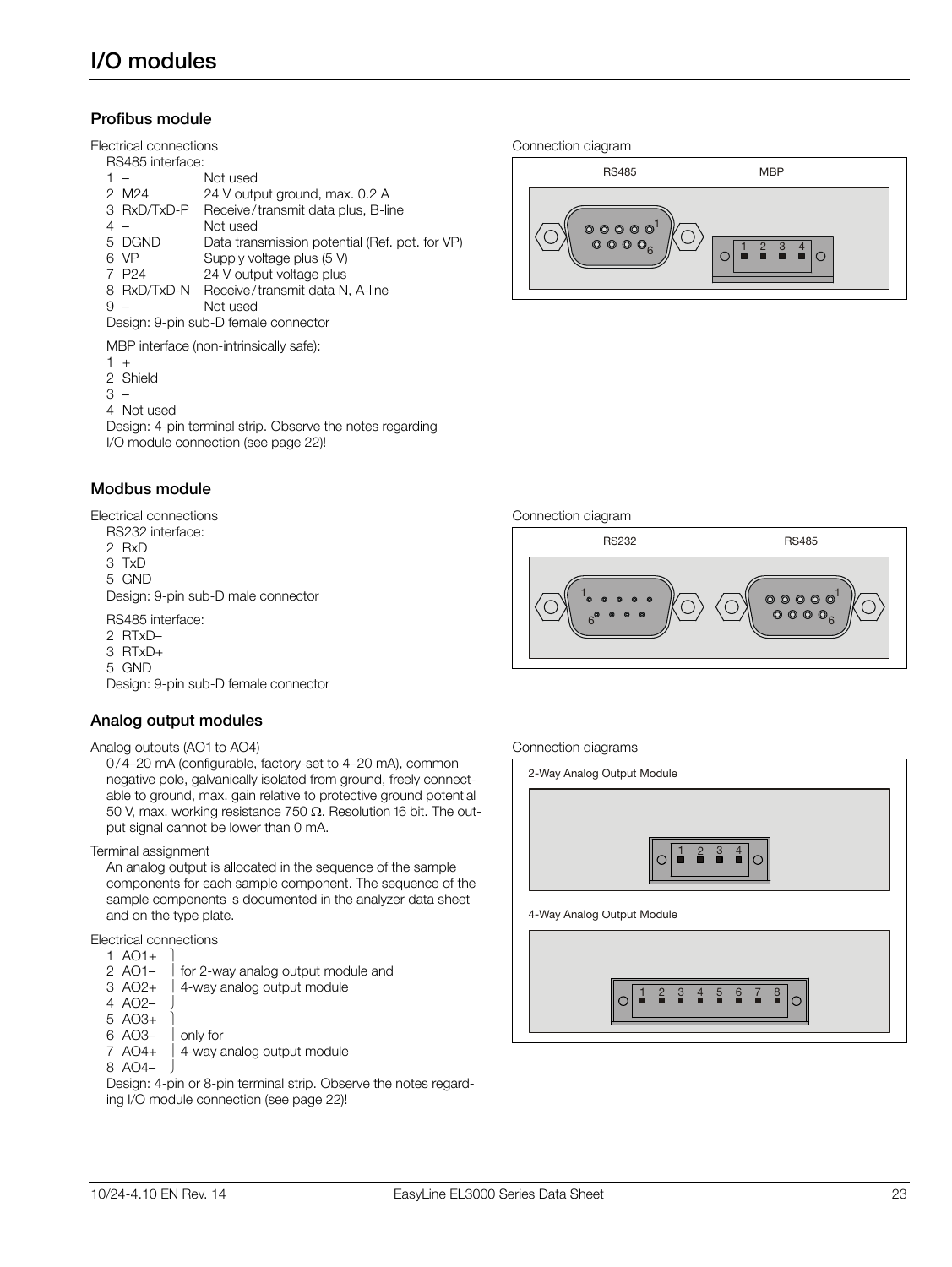# Digital I/O module

Digital inputs (DI1 to DI4)

Optocouplers with internal 24 VDC power supply, jointly galvanically isolated from ground. Control with floating contacts, with external voltage 12–24 VDC or with open collector drivers PNP or NPN.

#### Digital outputs (DO1 to DO4)

Floating double-throw contacts, max. contact load rating 30 VDC/1 A, galvanically isolated from ground.

Relays must at all times be operated within the specified data range. Inductive or capacitive loads are to be connected with suitable protective measures (self-induction recuperation diodes for inductive loads and series resistors for capacitive loads).

#### Terminal assignment

| Digital input and output signals           | Standard assignment <sup>1)</sup><br>digital I/O module |  |
|--------------------------------------------|---------------------------------------------------------|--|
|                                            | 1<br>2                                                  |  |
| Failure                                    |                                                         |  |
| Maintenance request                        |                                                         |  |
| Maintenance mode                           |                                                         |  |
| Overall status                             | DO <sub>1</sub>                                         |  |
| Start automatic calibration                | DI1                                                     |  |
| Stop automatic calibration                 |                                                         |  |
| Disable automatic calibration              | DI2                                                     |  |
| Sample gas valve                           | DO <sub>4</sub>                                         |  |
| Zero gas valve                             |                                                         |  |
| Span gas valves 1-5                        |                                                         |  |
| Pump on/off <sup>2)</sup>                  |                                                         |  |
| Limit 1                                    | $\overline{DO2}$                                        |  |
| Limit 2                                    | DO <sub>3</sub>                                         |  |
| Limit 3                                    | DO <sub>1</sub>                                         |  |
| Limit 4                                    | DO <sub>2</sub>                                         |  |
| Limit 5                                    | DO <sub>3</sub>                                         |  |
| Limit 6                                    | DO <sub>4</sub>                                         |  |
| Limit 7                                    |                                                         |  |
| Limit 8                                    |                                                         |  |
| Limit 9                                    |                                                         |  |
| Limit 10                                   |                                                         |  |
| Measuring range switch-over                |                                                         |  |
| Measuring range feedback                   |                                                         |  |
| Measuring component switch-over            |                                                         |  |
| Measuring component feedback               |                                                         |  |
| Bus DI 1-8                                 |                                                         |  |
| External failure <sup>3)</sup>             | DI <sub>3</sub>                                         |  |
| External maintenance request <sup>3)</sup> | DI4                                                     |  |

1) Factory-set, can be changed by on-site configuration

2) When a pump (integral gas feed) is installed

3) Multiple external status signals can be configured depending on the number of free digital inputs.

#### Electrical connections

See connection diagram

Design: 2x12-pin terminal strip. Observe the notes regarding I/O module connection (see page 22)!

Relays are shown in the unpowered state. The unpowered state is the failure mode.

#### Connection diagram

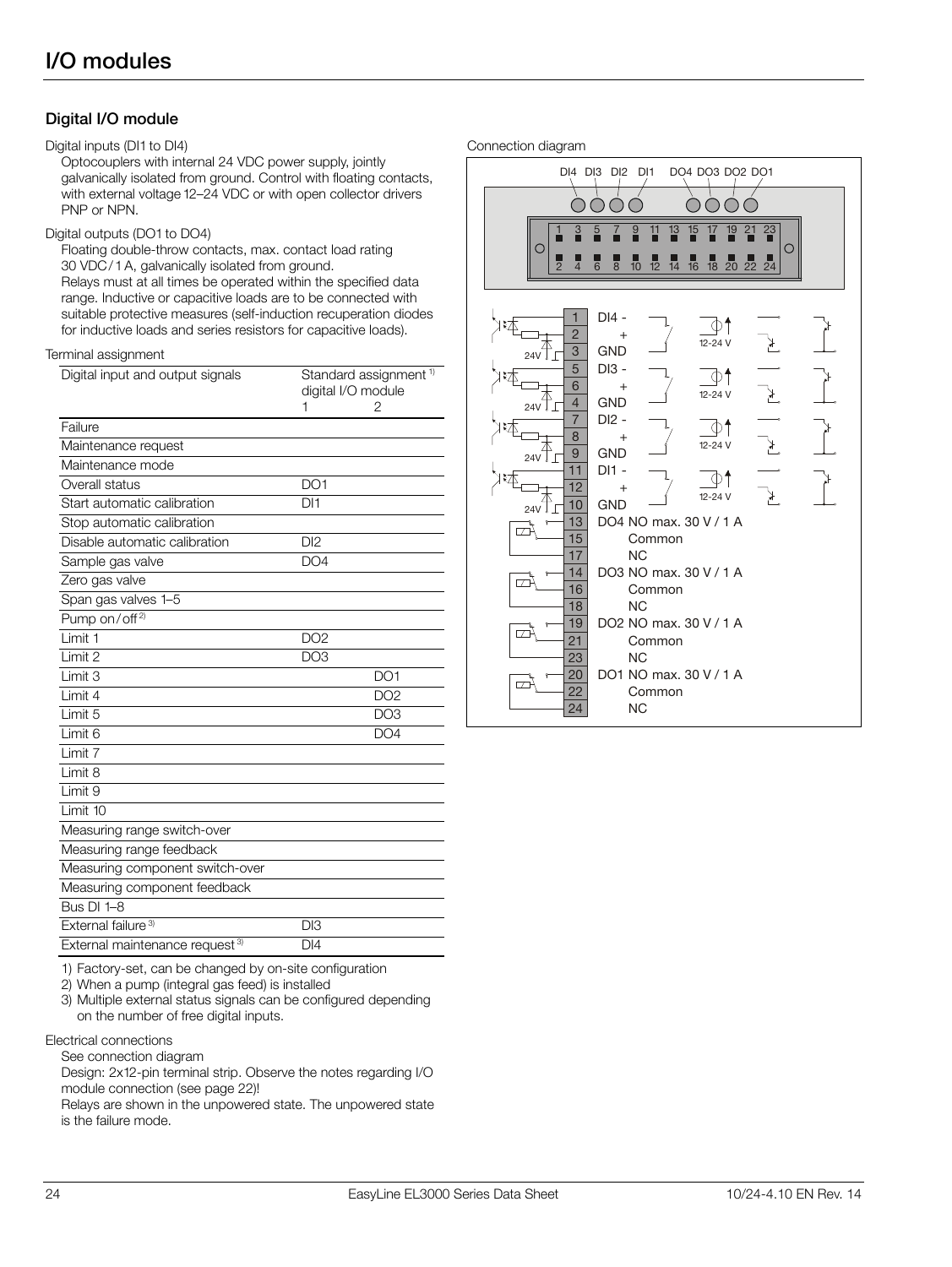# Model EL3020 (Internal gas lines: FPM hoses)



- *1* Sample gas inlet gas path 1 without "Integral gas feed" option
- *2* Sample gas outlet gas path 1 connected to sample gas inlet of Magnos206 or Caldos27 if applicable
- **3** Sample gas outlet for "Integral gas feed" option, factory-connected to sample gas inlet gas path 1<br>**4** Sample gas inlet for "Integral gas feed" option with flow sensor only (without solenoid valve) or pre
- *4* Sample gas inlet for "Integral gas feed" option with flow sensor only (without solenoid valve) or pressure sensor (option)<br>5 Sample gas inlet gas path 2 or flowing reference gas inlet (option)
- *5* Sample gas inlet gas path 2 or flowing reference gas inlet (option)
- *6* Sample gas outlet gas path 2 or flowing reference gas outlet (option)

Design: Screwed fittings with hose nozzles (stainless steel 1.4305/SAE 303) for hoses with 4 mm inner diameter (supplied)

- 21 Sample gas inlet at solenoid valve ) for "Integral gas feed" option with <br>22 Test gas inlet at solenoid valve ) solenoid valve, pump, filter, capilla
- <sup>2</sup> solenoid valve, pump, filter, capillary and flow sensor

Design: Screwed fittings with hose nozzles (PVDF) for hoses with 4 mm inner diameter (supplied)

Notes: Pressure sensor (standard) and oxygen sensor (option) are connected internally as follows: downstream the sample cell 1 outlet for one sample cell or for two separate gas paths, downstream the sample cell 2 outlet for two sample cells in series.

 The second oxygen sensor (option for version with two separate gas paths) is connected downstream the sample cell 2 outlet. The pressure sensor can be directly connected to inlet *4* as an option.

### Model EL3020 (Internal gas lines: PTFE or stainless steel pipes)



### *6* Pressure sensor

Design: Screwed fitting with hose nozzle (stainless steel 1.4305/SAE 303) for hose with 4 mm inner diameter (supplied)

- *11* Sample gas inlet
- 12 Sample gas outlet for one sample cell connected to sample gas inlet of **13** Sample gas outlet for two sample cells in series Caldos27 or Magnos206 if applicable
	-
- **13** Sample gas outlet for two sample cells in series

Design: 1/8 NPT female thread (stainless steel 1.4305/SAE 303) for threaded connections (not supplied)

Notes: Oxygen sensor, "Integral gas feed", "Flowing reference gas" options and version with two separate gas paths cannot be provided.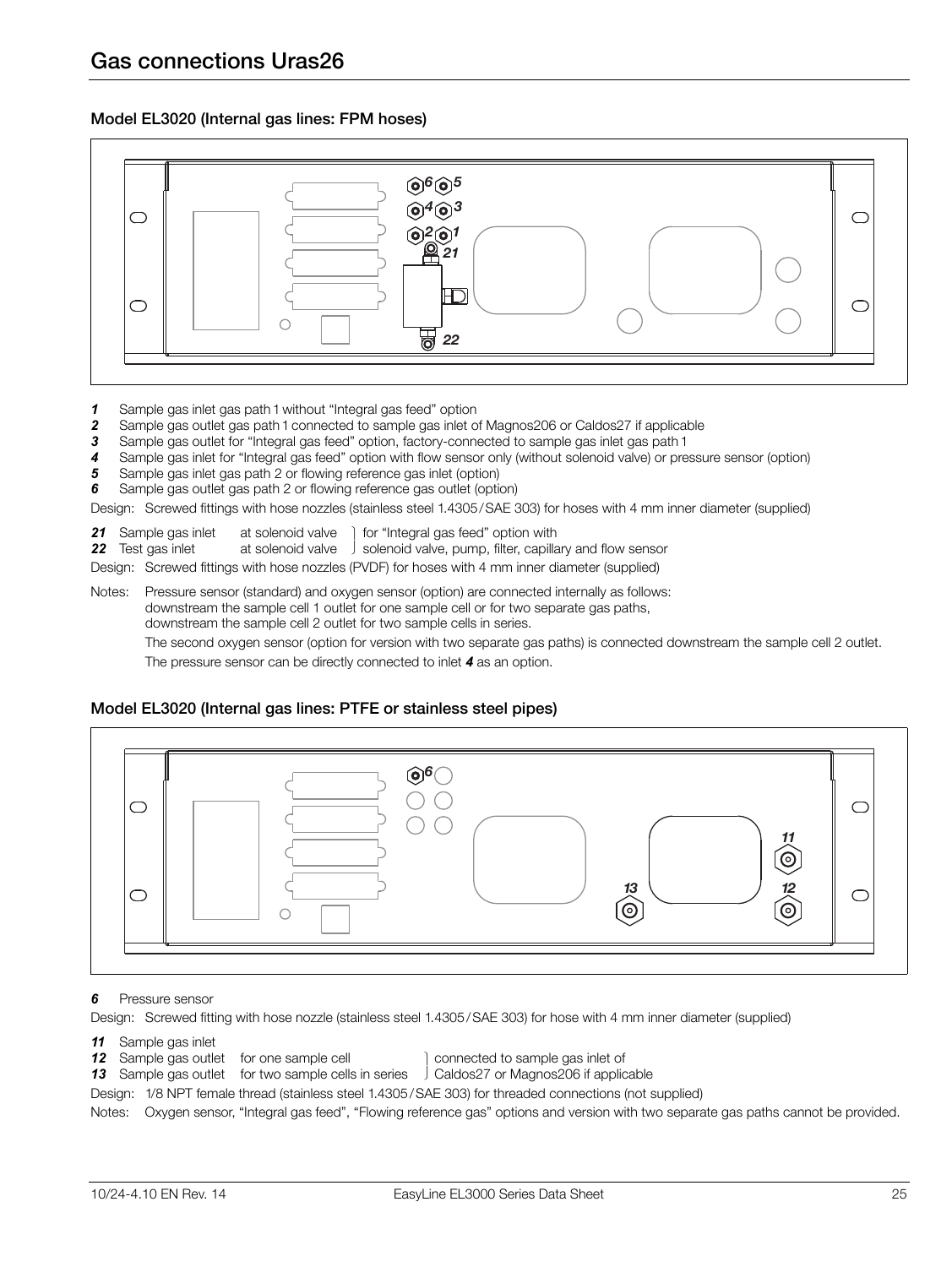# Model EL3040 (Internal gas lines: FPM hoses or PTFE or stainless steel pipes)



### One gas path with one sample cell or two sample cells in series

- 1 Pressure sensor (option)<br>2 not used
- *2* not used
- *3* Sample gas inlet
- *4* Sample gas outlet for one sample cell
- **5** Purge gas inlet housing<br>**6** Purge gas outlet housin
- **6** Purge gas outlet housing<br>**7** not used
- 7 not used<br>8 Sample of
- *8* Sample gas outlet for two sample cells in series
- **9** Flowing reference gas inlet (sample cell 1, option)
- *10* Flowing reference gas outlet (sample cell 1, option)

#### Two separate gas paths with one sample cell each

- 1 Pressure sensor (option)<br>2 not used
- *2* not used
- *3* Sample gas inlet gas path 1
- **4** Sample gas outlet gas path 1<br>**5** Purge gas inlet housing
- **5** Purge gas inlet housing<br>**6** Purge gas outlet housing
- *6* Purge gas outlet housing
- **7** Sample gas inlet gas path 2<br>**8** Sample gas outlet gas path
- *8* Sample gas outlet gas path 2
- **9** Flowing reference gas inlet (gas path 1, option)
- **10** Flowing reference gas outlet (gas path 1, option)
- Design: 1/8 NPT female thread (stainless steel 1.4305/SAE 303) for threaded connections (not supplied; screwed fittings with hose nozzles (PP) for hoses with 4 mm inner diameter supplied for purge gas connections and for sample gas connections when internal gas paths are made up of FPM hoses.)
- Notes: When the internal gas paths are made up of FPM hoses, pressure sensor (standard) and oxygen sensor (option) are connected internally as follows:
	- downstream the sample cell 1 outlet for one sample cell,

downstream the sample cell 1 or sample cell 2 outlet for two separate gas paths,

downstream the sample cell 2 outlet for two sample cells in series.

 When the internal gas paths are made up of PTFE or stainless steel pipes, the options oxygen sensor and "Flowing reference gas" cannot be provided.

The pressure sensor can be directly connected to inlet *1* as an option.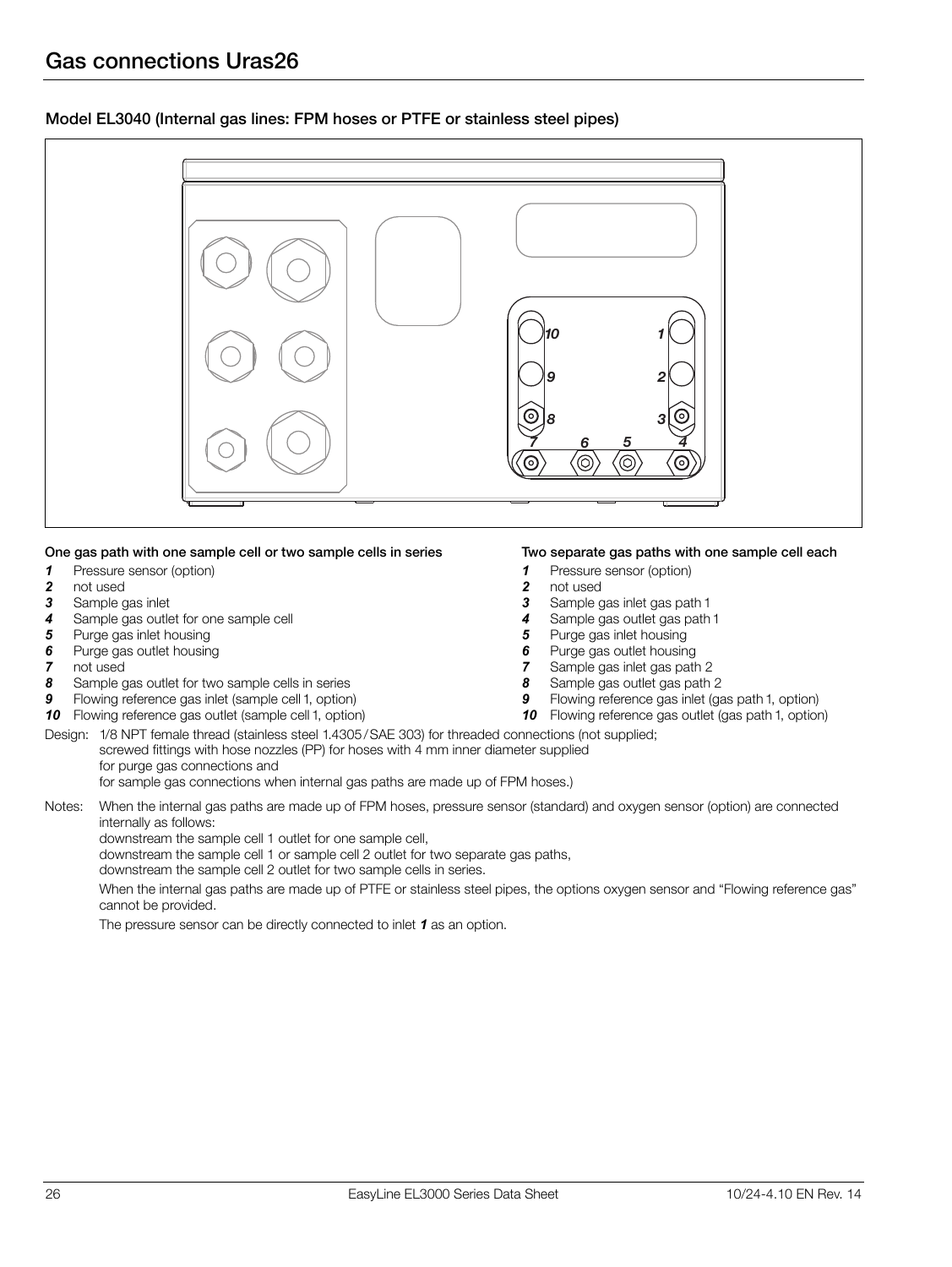

# 1 Sample gas inlet<br>2 Sample gas outle

*2* Sample gas outlet (connected to sample gas inlet of Magnos206 if applicable)

Design: Screwed fittings with hose nozzles (stainless steel 1.4305/SAE 303) for hoses with 4 mm inner diameter (supplied)

Note: Pressure sensor (standard) and oxygen sensor (option) are connected internally downstream the sample cell.

# Model EL3040



- *11* Purge gas inlet housing
- 12 Purge gas outlet housing<br>13 Sample gas inlet
- *13* Sample gas inlet
- *14* Sample gas outlet (connected to sample gas inlet of Magnos206 if applicable)
- Design: 1/8 NPT female thread (stainless steel 1.4305/SAE 303) for threaded connections (not supplied; screwed fittings with hose nozzles (PP) for hoses with 4 mm inner diameter supplied)
- Note: Pressure sensor (standard) and oxygen sensor (option) are connected internally downstream the sample cell.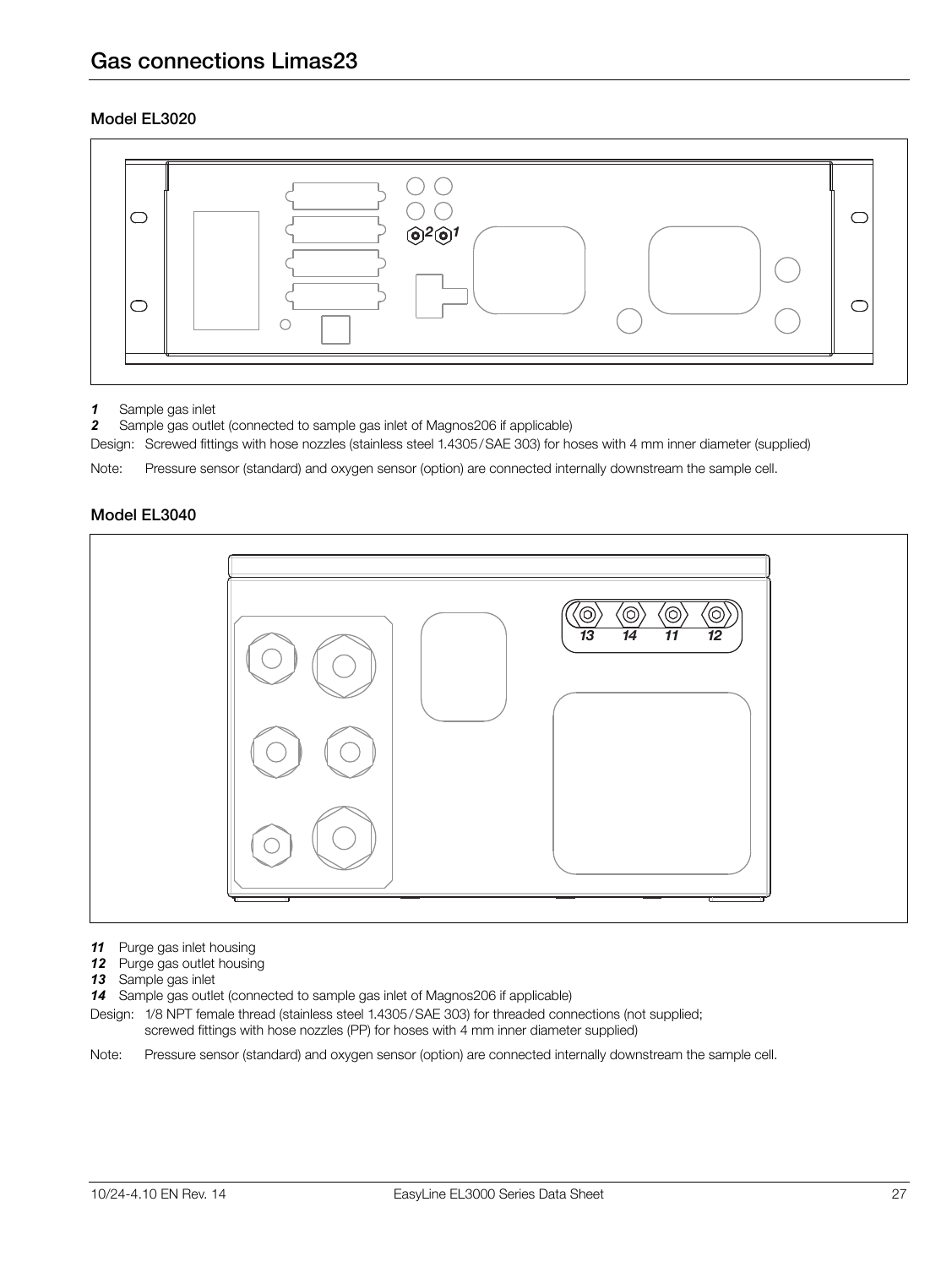

- *1* Sample gas inlet
- *2* Sample gas outlet

Design: 1/8 NPT female thread (stainless steel 1.4305/SAE 303) for threaded connections (not supplied; screwed fittings with hose nozzles (PP) for hoses with 4 mm inner diameter supplied)

- **3** Sample gas outlet for "Integral gas feed" option, factory-connected to **1** sample gas inlet **4** Sample gas inlet for "Integral gas feed" option with flow sensor only (without solenoid va
- 4 Sample gas inlet for "Integral gas feed" option with flow sensor only (without solenoid valve)<br>6 Pressure sensor (option)
- Pressure sensor (option)

Design: Screwed fittings with hose nozzles (stainless steel 1.4305/SAE 303) for hoses with 4 mm inner diameter (supplied)

- *21* Sample gas inlet at solenoid valve for "Integral gas feed" option with
	- at solenoid valve  $\int$  solenoid valve, pump, filter, capillary and flow sensor

Design: Screwed fittings with hose nozzles (PVDF) for hoses with 4 mm inner diameter (supplied)

# Model EL3040



- 1 Sample gas inlet<br>2 Sample gas outlet
- 2 Sample gas outlet<br>3 not used
- *3* not used *4* not used
- **13** Pressure sensor (option) *14* not used
- Design: 1/8 NPT female thread (stainless steel 1.4305/SAE 303) for threaded connections (not supplied; screwed fittings with hose nozzles (PP) for hoses with  $4$  mm inner diameter supplied)

*11* Purge gas inlet housing *12* Purge gas outlet housing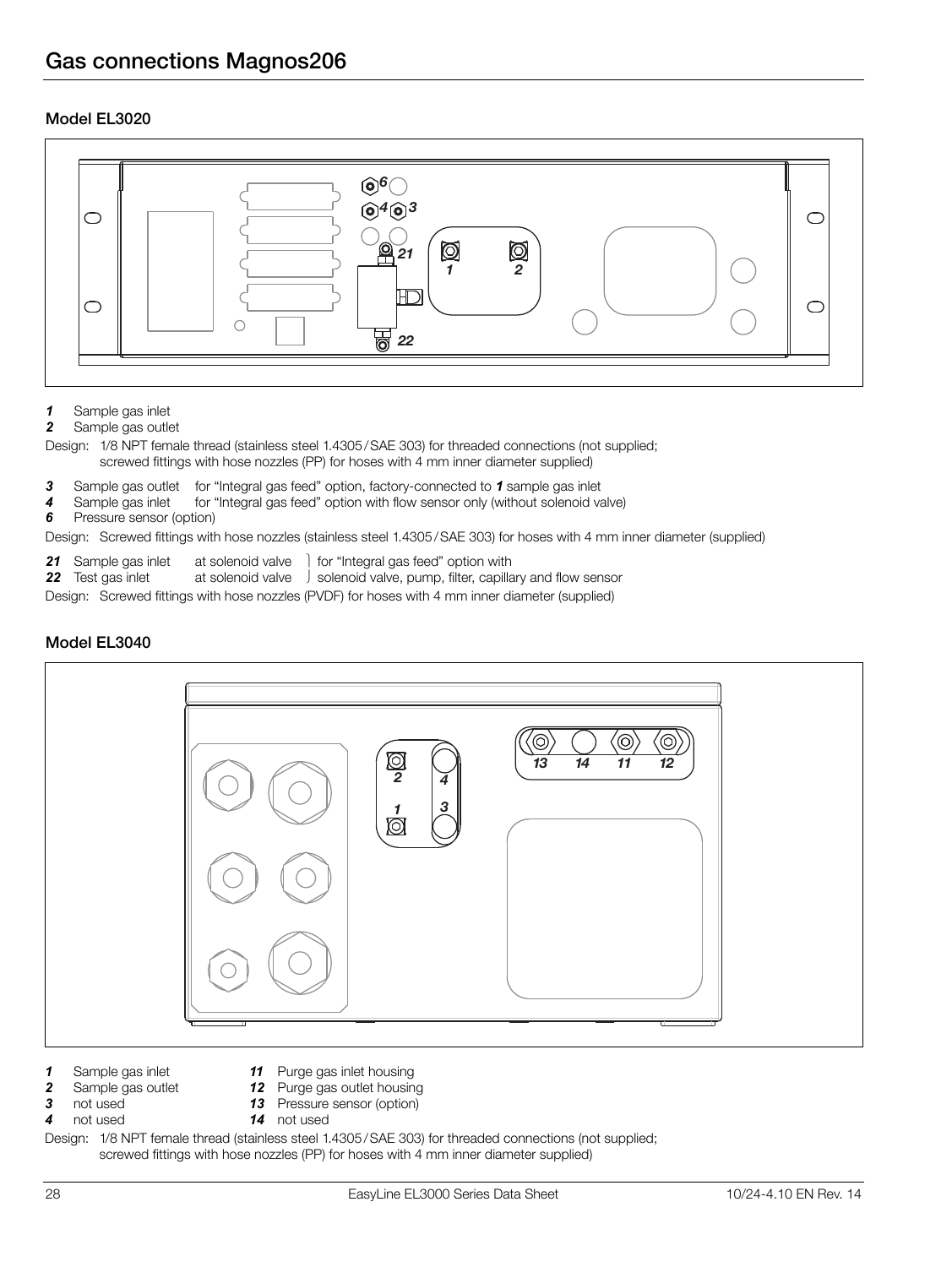### Gas connections



Magnos27 in combination with Uras26 (one gas path, internal gas lines: FPM hoses)

#### Magnos27

- *1* Pressure sensor (option)
- *2* not used
- 
- *3* Sample gas inlet *4* Sample gas outlet
- *5* Purge gas inlet analyzer
- *6* Purge gas outlet analyzer
- 

# Design: Screwed fittings with hose nozzles (stainless steel 1.4305/SAE 303) for hoses with 4 mm inner diameter (supplied)

Notes: (for Magnos27 in combination with Uras26)

The pressure sensor (standard) is connected internally downstream the Uras26 sample cell.

 Sample gas inlet Uras26 Sample gas outlet Uras26 Sample gas inlet Magnos27<br>**4** Sample gas outlet Magnos2 4 Sample gas outlet Magnos27<br>**5** Purge gas inlet Magnos27 Purge gas inlet Magnos27<br>**6** Purge gas outlet Magnos2 Purge gas outlet Magnos27

The pressure sensor can be directly connected to inlet *6* as an option (Magnos27 without sample chamber purging).

### Dimensional drawing



Note: Only the front view of the housing (with its height differing from the standard dimension) is depicted in this dimensional drawing. Refer to the dimensional drawing on page 33 for other views and dimensions of the housing.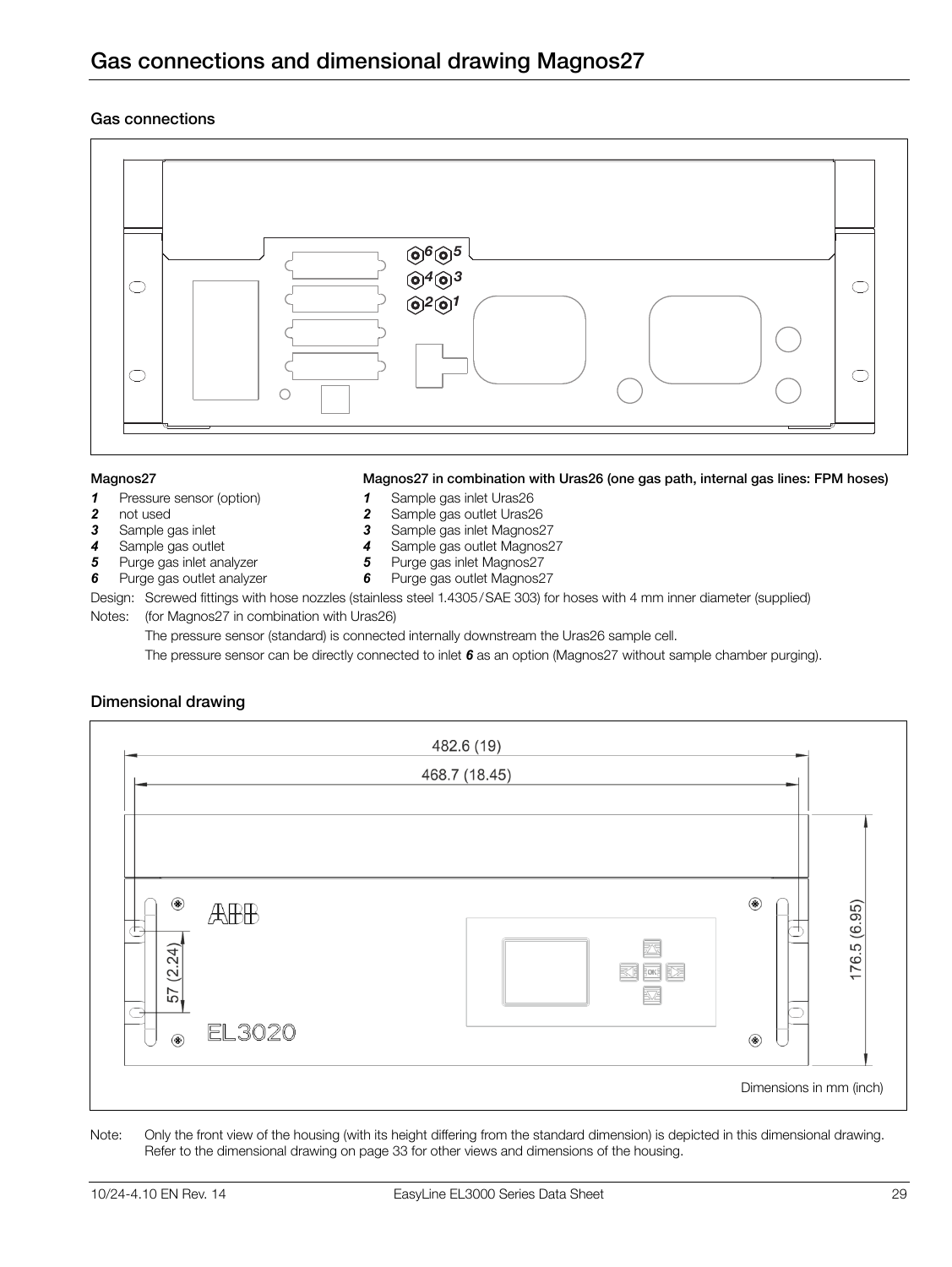

# Model EL3040



- *1* Sample gas inlet
- *2* Sample gas outlet
- *11* Purge gas inlet housing
- *12* Purge gas outlet housing
- Design: 1/8 NPT female thread (stainless steel 1.4305/SAE 303) for threaded connections (not supplied), sample gas inlet 3 mm Swagelok® (stainless steel 1.4401/SAE 316)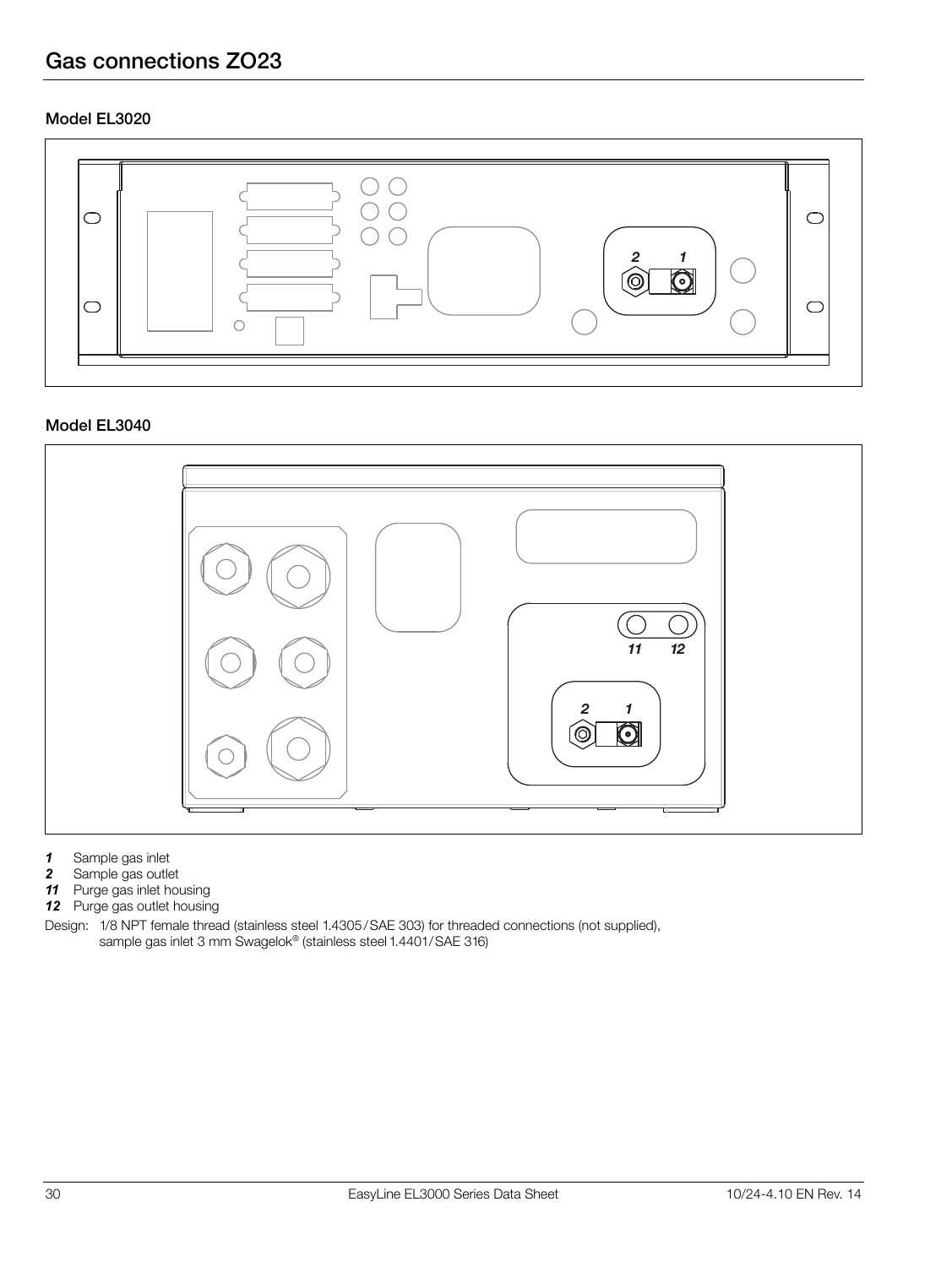

- *1* Sample gas inlet
- *2* Sample gas outlet

Design: 1/8 NPT female thread (stainless steel 1.4305/SAE 303) for threaded connections (not supplied; screwed fittings with hose nozzles (PP) for hoses with 4 mm inner diameter supplied)

- **3** Sample gas outlet for "Integral gas feed" option, factory-connected to **1** sample gas inlet **4** Sample gas inlet for "Integral gas feed" option with flow sensor only (without solenoid va
- for "Integral gas feed" option with flow sensor only (without solenoid valve)
- *6* Pressure sensor

Design: Screwed fittings with hose nozzles (stainless steel 1.4305/SAE 303) for hoses with 4 mm inner diameter (supplied)

- 21 Sample gas inlet at solenoid valve different of "Integral gas feed" option with 22 Test gas inlet at solenoid valve differencial valve, pump, filter, capilla
- at solenoid valve  $\int$  solenoid valve, pump, filter, capillary and flow sensor

Design: Screwed fittings with hose nozzles (PVDF) for hoses with 4 mm inner diameter (supplied)

### Model EL3040



- *1* Sample gas inlet
- *11* Purge gas inlet housing
- 2 Sample gas outlet<br>3 not used *3* not used

*4* not used

- *12* Purge gas outlet housing *13* Pressure sensor
- *14* not used

Design: 1/8 NPT female thread (stainless steel 1.4305/SAE 303) for threaded connections (not supplied; screwed fittings with hose nozzles (PP) for hoses with 4 mm inner diameter supplied)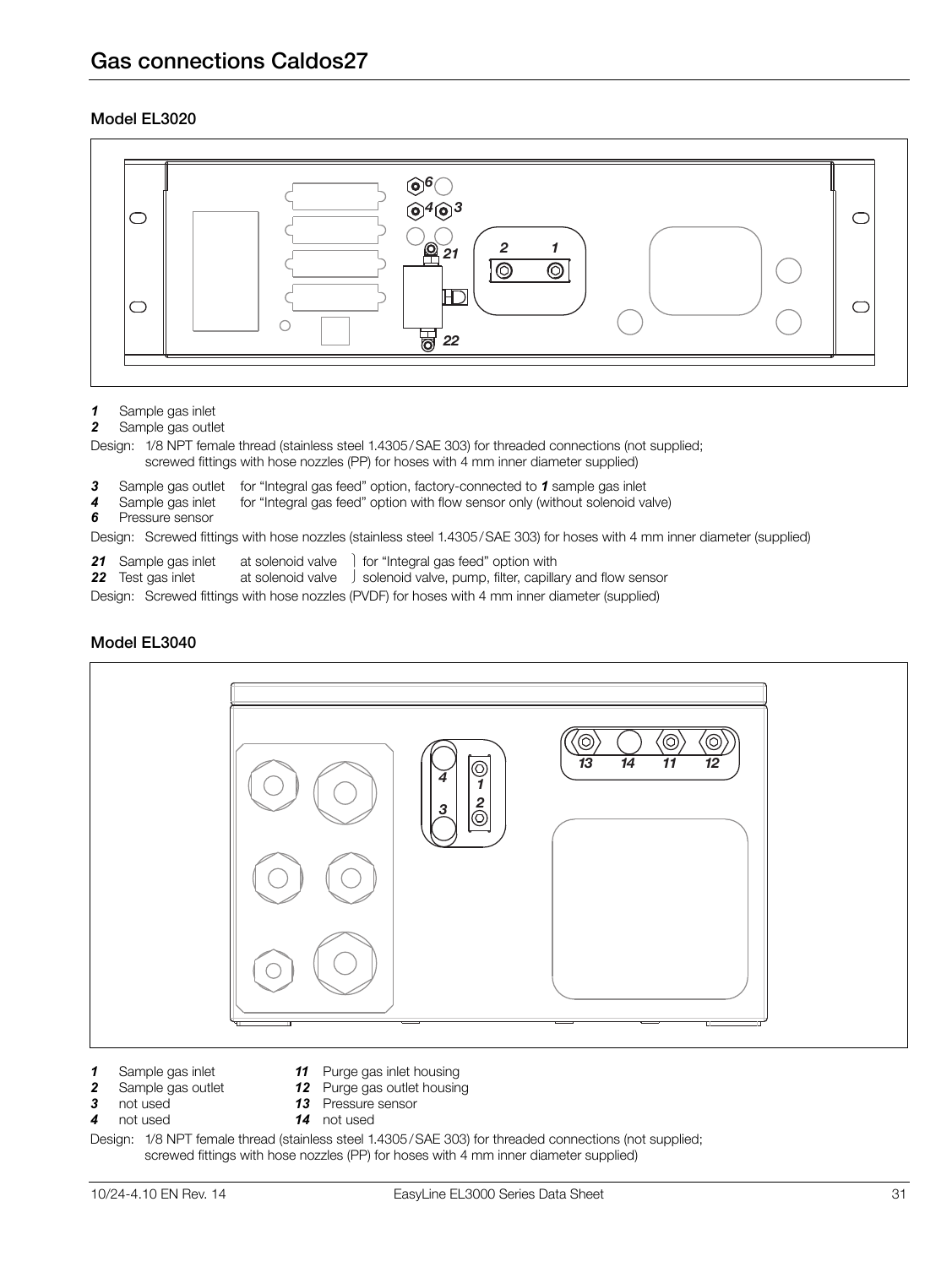

### Model EL3040



 Power supply 115 VAC or 230 VAC for heating of detector and sample gas inlet (4-pin male plug, connecting cable supplied) Electrical connection to heated sample gas inlet (fixed)

- Test gas outlet
- Zero-point gas inlet
- End-point gas inlet
- Combustion air inlet
- Combustion gas inlet
- Instrument air inlet

Design: 1/8 NPT female thread (stainless steel 1.4305/SAE 303) for threaded connections (not supplied)

Exhaust outlet

Design: Threaded connection for 6-mm outer diameter tubing, permissible maximum length of 30 cm; after that point the inner diameter of the exhaust line should be increased to  $\geq 10$  mm.

Sample gas inlet, heated or unheated

Design: Threaded connection for PTFE or stainless steel tubing with a 6-mm outer diameter

Pressure compensation opening with protection filter (only in wall-mount housing)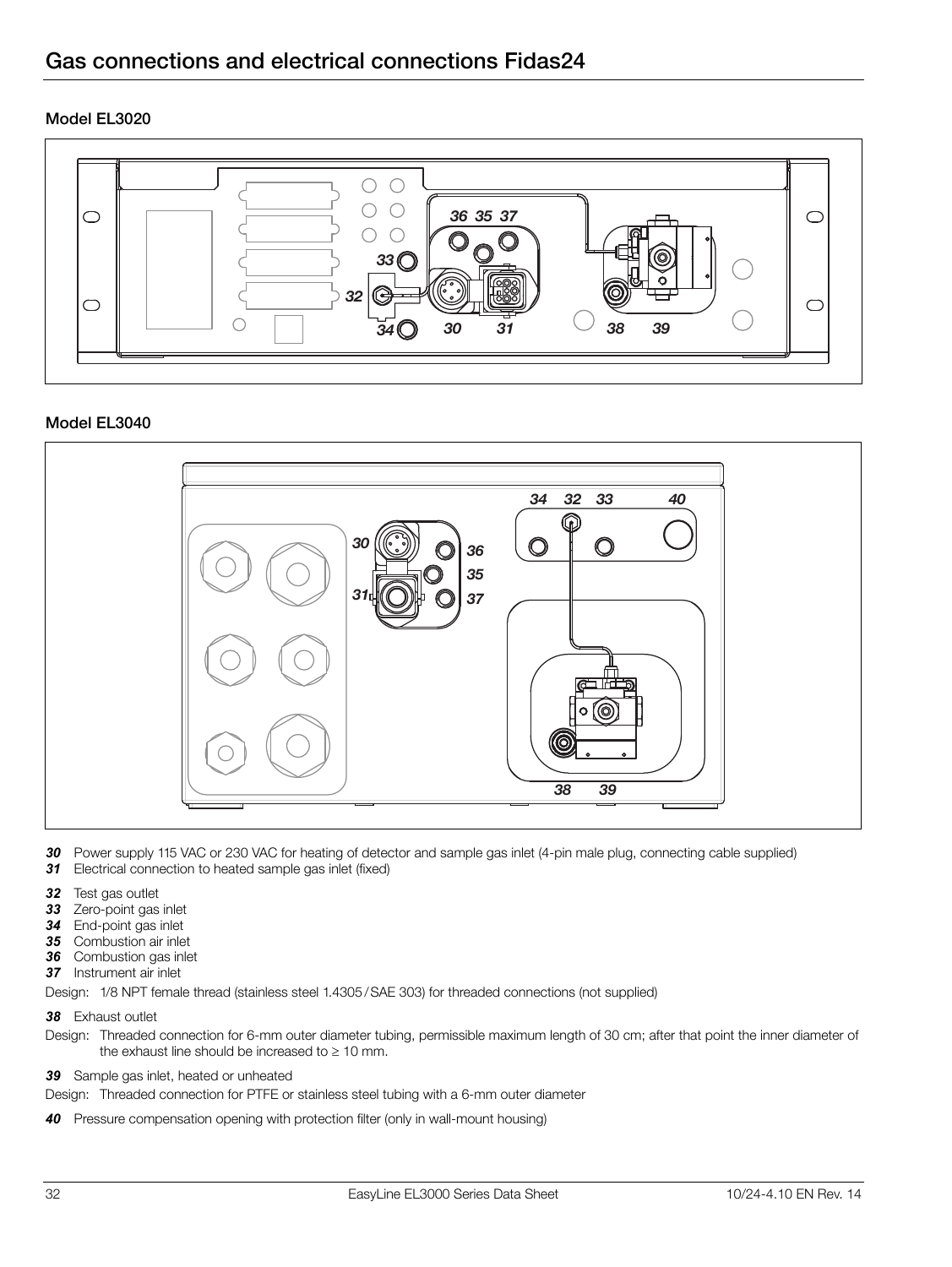# 19-inch rack housing (model EL3020)

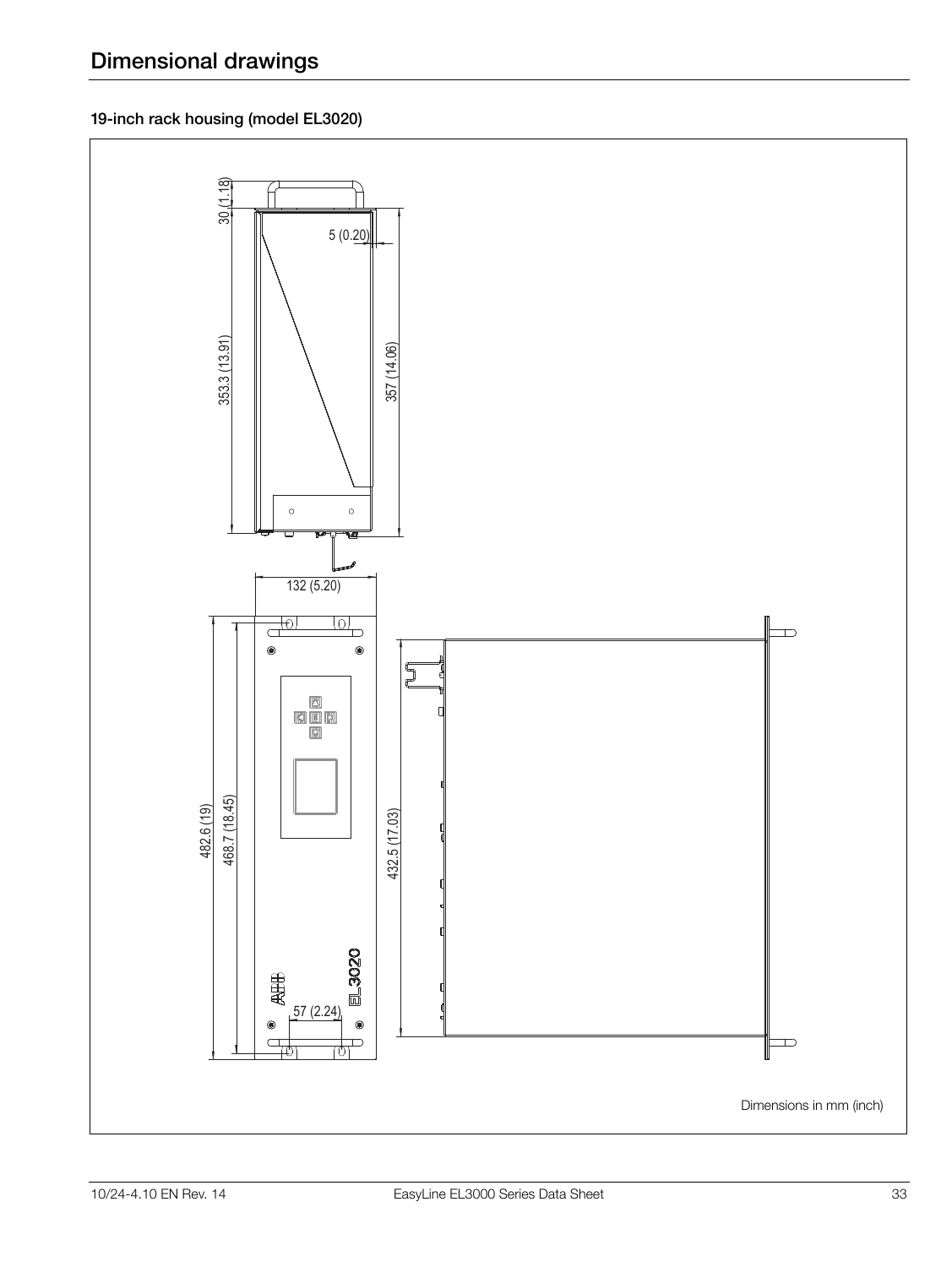# Wall-mount housing (model EL3040)

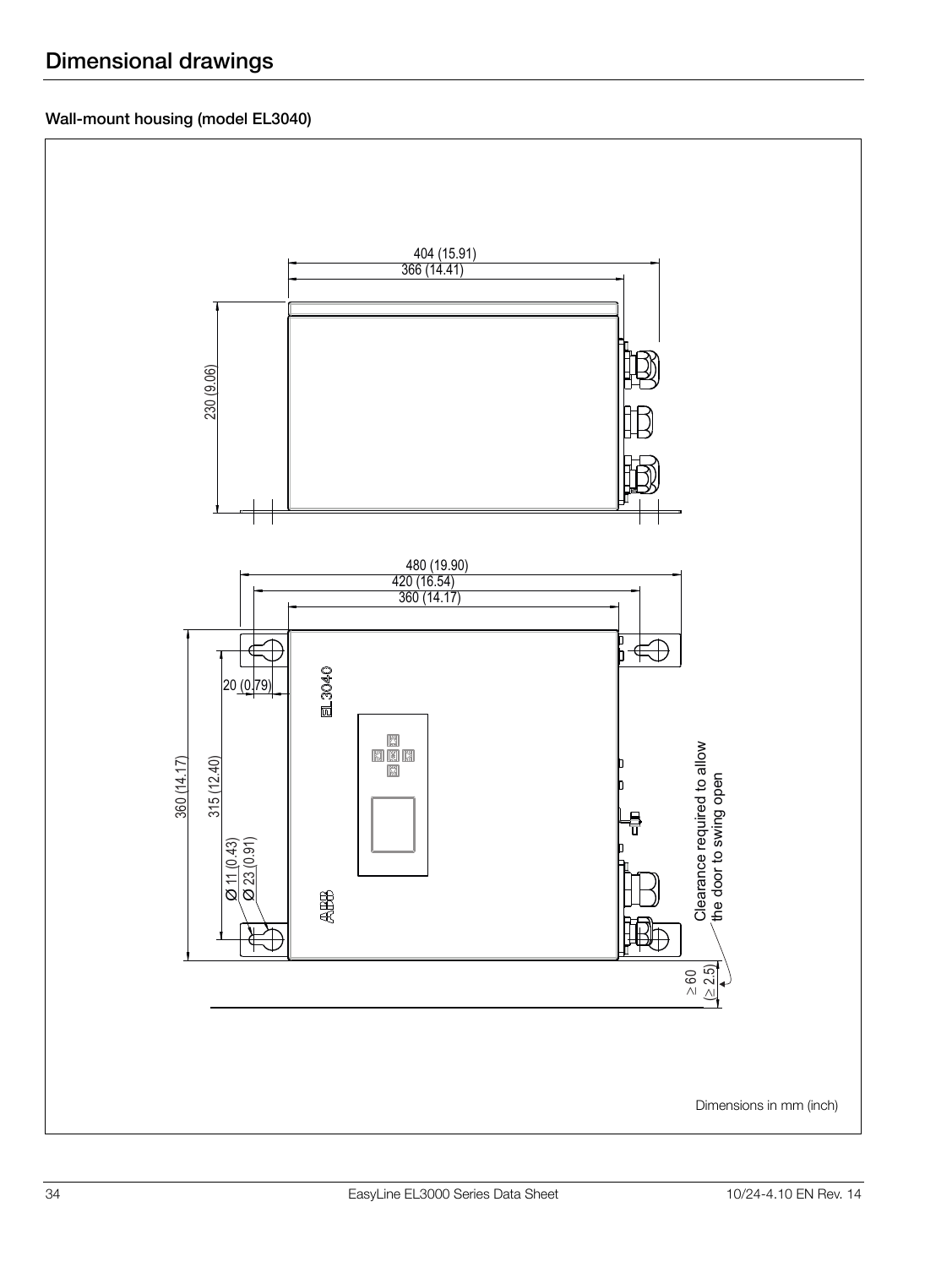# CE conformity

The EL3000 series gas analyzers satisfy the requirements of the European directives

2014/35/EU Low voltage directive,

2014/30/EU EMC directive and

2014/34/EU ATEX directive (version in category 3G for measurement of non-flammable gases and vapors).

# SIL conformity

The EL3000 series gas analyzer Magnos206 without flow and pressure sensor meets the requirements of the European standard for functional safety EN 61508:2010 Part 1 and Part 2 (identical to IEC 61508:2010).

# Performance test

The EL3000 series gas analyzers Uras26 (sample components CO, NO, SO<sub>2</sub>, CO<sub>2</sub>, N<sub>2</sub>O), Magnos206 (sample component O<sub>2</sub>) and electrochemical oxygen sensor (sample component O<sub>2</sub>) are certified for use in combustion plants according to Directive 2010/75/EU Chapter III (formerly Directive 2001/80/EG, 13th BImSchV), waste incineration plants according to Directive 2010/75/EU Chapter IV (formerly Directive 2000/76/EG, 17<sup>th</sup> BlmSchV) and other plants requiring official approval. The requirements of QAL1 according to EN 15267 and EN 14181 are fulfilled.

Report No. 691317 of June 30, 2006. Notification: Federal Gazette of October 14, 2006, No. 194, page 6715 Report No. 1669640 of September 30, 2011. Notification: Federal Gazette of March 2, 2012, No. 36, page 925 Report No. 936/21217137/B of October 14, 2011. Notification: Federal Gazette of March 2, 2012, No. 36, page 924 Certificate No. Sira MC 080122/12 of August 21, 2015

The EL3000 series gas analyzers Limas23 (sample components NO, NO2, SO2) and electrochemical oxygen sensor (sample component O2) are certified for use in combustion plants according to Directive 2010/75/EU Chapter III (formerly Directive 2001/80/EG, 13<sup>th</sup> BImSchV), waste incineration plants according to Directive 2010/75/EU Chapter IV (formerly Directive 2000/76/EG, 17<sup>th</sup> BImSchV) and other plants requiring official approval. The requirements of QAL1 according to EN 15267 and EN 14181 are fulfilled.

Report No. 2231669.2 of September 30, 2015, Notification: Federal Gazette AT of March 14, 2016, No. B7, page 3.

Certificate No. Sira MC160294/00 of May 10, 2016

The EL3000 Series gas analyzer Fidas24 (sample component C-total) is certified for use in combustion plants according to Directive 2010/75/EU Chapter III (formerly Directive 2001/80/EG, 13<sup>th</sup> BImSchV), waste incineration plants according to Directive 2010/75/EU Chapter IV (formerly Directive 2000/76/EG, 17<sup>th</sup> BImSchV) and other plants requiring official approval. The requirements of QAL1 according to EN 15267 and EN 14181 are fulfilled.

Report No. 936/21230981/A of February 29, 2016, Notification: Federal Gazette AT of August 1, 2016, No. B11, page 2. Certificate No. Sira MC160308/00 of August 3, 2016

# Approval for USA and Canada – CSA

The EL3000 series gas analyzers are certified for use in general purpose environment, evidenced by full compliance with standards CAN/CSA-C22.2 No. 61010-1-04 and UL Std. No. 61010-1 (2nd Edition).

Certificate No. 1714030

### Approval for the customs union of Russia, Belarus and Kazakhstan – GOST TR CU

The EL3000 Series gas analyzers are certified for use in general purpose environment.

GOST TR CU certificate No. TC N RU Д-DE.AB72.B.02310 Pattern approval certificate for Russia No. DE.C.31.004.A No. 37984.

### Explosion protection to European standards

The EL3000 Series gas analyzers with Uras26, Limas23, Magnos206, Caldos27 and oxygen sensor in category 3G for measurement of non-flammable sample gas satisfy the European standards EN 60079-0:2012 + A11:2013 and EN 60079-15:2010. Designation:  $\circled{E}$  II 3G Ex nA nC IIC T4 Gc Type Examination Certificate No. BVS 16 ATEX E 085 X